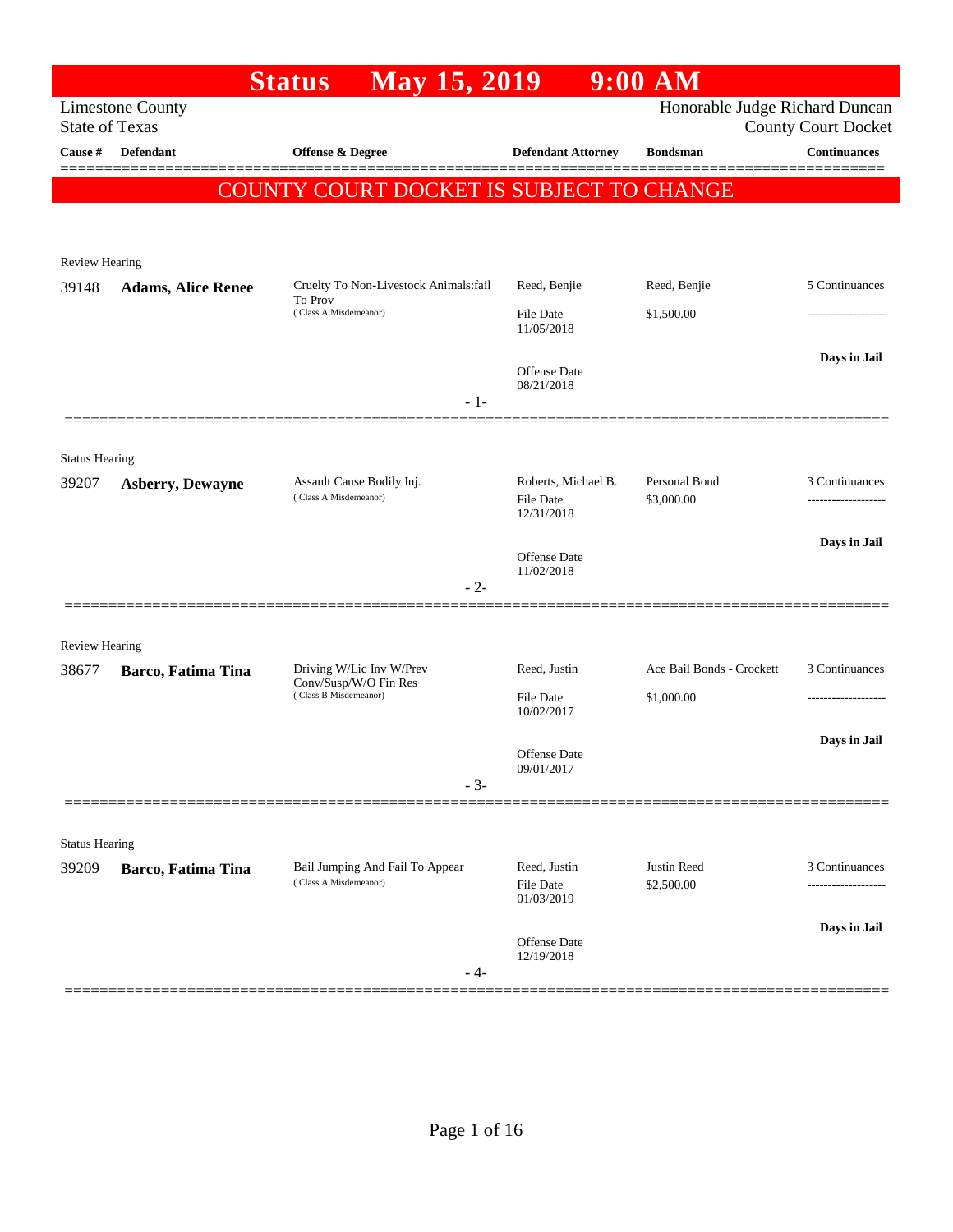|                                |                                    | <b>Status</b>                              | May 15, 2019                        |       |                                                       | $9:00$ AM                         |                                                              |
|--------------------------------|------------------------------------|--------------------------------------------|-------------------------------------|-------|-------------------------------------------------------|-----------------------------------|--------------------------------------------------------------|
| <b>State of Texas</b>          | <b>Limestone County</b>            |                                            |                                     |       |                                                       |                                   | Honorable Judge Richard Duncan<br><b>County Court Docket</b> |
| Cause #                        | <b>Defendant</b>                   | <b>Offense &amp; Degree</b>                |                                     |       | <b>Defendant Attorney</b>                             | <b>Bondsman</b>                   | <b>Continuances</b>                                          |
|                                |                                    | COUNTY COURT DOCKET IS SUBJECT TO CHANGE   |                                     |       |                                                       |                                   |                                                              |
| <b>Status Hearing</b>          |                                    |                                            |                                     |       |                                                       |                                   |                                                              |
| 39158                          | <b>Bluitt</b> , Triston<br>Kennard | Member                                     | Assault Causes Bodily Injury Family |       | Reed, Justin                                          | County Bail Bonds                 | 5 Continuances                                               |
|                                |                                    | (Class A Misdemeanor)                      |                                     |       | File Date<br>11/16/2018                               | \$5,000.00                        |                                                              |
|                                |                                    |                                            |                                     | $-5-$ | <b>Offense</b> Date<br>09/22/2018                     |                                   | Days in Jail                                                 |
|                                |                                    |                                            |                                     |       |                                                       |                                   |                                                              |
| <b>Status Hearing</b><br>39199 | <b>Butler, Jeremy David</b>        | Criminal Trespass<br>(Class B Misdemeanor) |                                     |       | Sanders, Raymond L.<br><b>File Date</b>               | Freebird Bail Bonds<br>\$2,000.00 | 2 Continuances                                               |
|                                |                                    |                                            |                                     |       | 12/28/2018                                            |                                   | Days in Jail                                                 |
|                                |                                    |                                            |                                     | $-6-$ | <b>Offense</b> Date<br>10/19/2018                     |                                   |                                                              |
|                                |                                    |                                            |                                     |       |                                                       |                                   |                                                              |
| <b>Status Hearing</b><br>39200 | <b>Butler, Jeremy David</b>        | (Class B Misdemeanor)                      | Theft Prop <\$100 W/Prev Convic     |       | Sanders, Raymond L.<br><b>File Date</b><br>12/28/2018 | Freebird Bail Bonds<br>\$2,000.00 | 2 Continuances<br>------------------                         |
|                                |                                    |                                            |                                     | $-7-$ | <b>Offense</b> Date<br>10/19/2018                     |                                   | Days in Jail                                                 |
|                                |                                    |                                            |                                     |       |                                                       |                                   |                                                              |
| <b>Status Hearing</b>          |                                    |                                            |                                     |       |                                                       |                                   |                                                              |
| 38658                          | Campbell, Carrie                   | <b>Criminal Trespass</b>                   |                                     |       | Moore, David E.                                       | Personal Bond                     | 4 Continuances                                               |
|                                | Laportia                           |                                            | (Class B Misdemeanor)               |       | <b>File Date</b><br>09/20/2017                        | \$500.00                          |                                                              |
|                                |                                    |                                            |                                     | $-8-$ | Offense Date<br>09/03/2017                            |                                   | Days in Jail                                                 |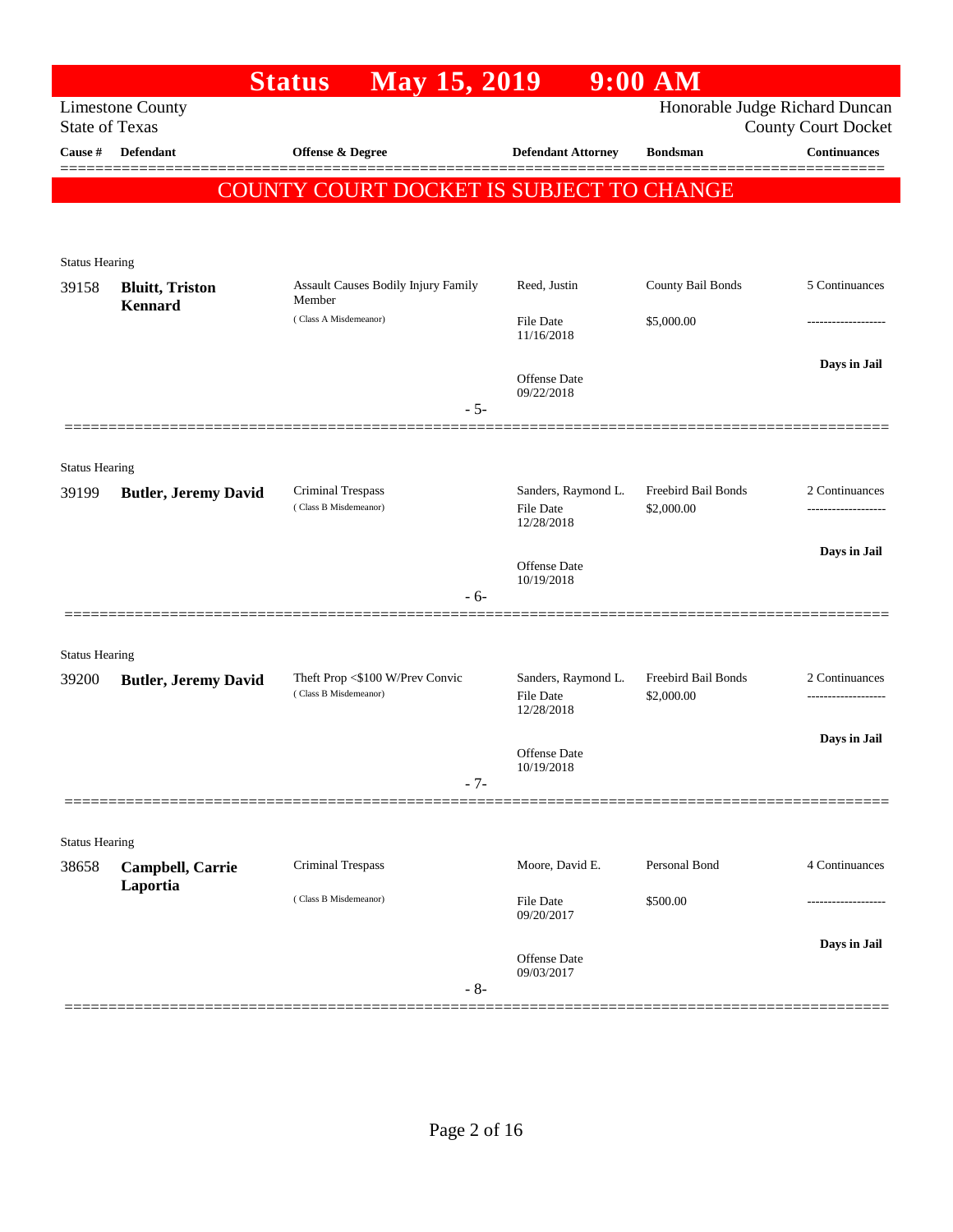| Honorable Judge Richard Duncan<br><b>Limestone County</b><br><b>State of Texas</b><br><b>County Court Docket</b><br><b>Continuances</b><br>Cause #<br>Defendant<br><b>Offense &amp; Degree</b><br><b>Defendant Attorney</b><br><b>Bondsman</b><br>COUNTY COURT DOCKET IS SUBJECT TO CHANGE<br><b>Status Hearing</b><br>3 Continuances<br>Criminal Trespass<br>Reed, Justin<br>38778<br>Castano, Veronica<br>Chriselda<br>(Class B Misdemeanor)<br><b>File Date</b><br>01/03/2018<br>Days in Jail<br>Offense Date<br>08/29/2017<br>$-9-$<br><b>Status Hearing</b><br>3 Continuances<br>Bail Jumping And Fail To Appear<br>Reed, Justin<br>Reed, Justin<br>Castano, Veronica<br>Chriselda<br>(Class A Misdemeanor)<br><b>File Date</b><br>\$3,000.00<br>01/03/2019<br>Days in Jail<br>Offense Date<br>12/19/2018<br>$-10-$<br><b>Status Hearing</b><br>Wilson, Scott<br>County Bail Bonds<br>Criminal Mischief >=\$100<\$750<br>7 Continuances<br><b>Chambers, Joe Allen</b><br>(Class B Misdemeanor)<br>File Date<br>\$1,000.00<br>07/19/2018<br>Days in Jail<br>Offense Date<br>05/15/2018<br>$-11-$<br><b>Status Hearing</b><br>Wilson, Scott<br>County Bail Bonds<br>Criminal Trespass<br>6 Continuances<br><b>Chambers, Joe Allen</b><br>(Class B Misdemeanor)<br><b>File Date</b><br>\$2,500.00<br>08/22/2018<br>Days in Jail<br>Offense Date<br>06/26/2018<br>$-12-$ |       | May 15, 2019<br><b>Status</b> |  | $9:00$ AM |  |
|---------------------------------------------------------------------------------------------------------------------------------------------------------------------------------------------------------------------------------------------------------------------------------------------------------------------------------------------------------------------------------------------------------------------------------------------------------------------------------------------------------------------------------------------------------------------------------------------------------------------------------------------------------------------------------------------------------------------------------------------------------------------------------------------------------------------------------------------------------------------------------------------------------------------------------------------------------------------------------------------------------------------------------------------------------------------------------------------------------------------------------------------------------------------------------------------------------------------------------------------------------------------------------------------------------------------------------------------------------------------------|-------|-------------------------------|--|-----------|--|
|                                                                                                                                                                                                                                                                                                                                                                                                                                                                                                                                                                                                                                                                                                                                                                                                                                                                                                                                                                                                                                                                                                                                                                                                                                                                                                                                                                           |       |                               |  |           |  |
|                                                                                                                                                                                                                                                                                                                                                                                                                                                                                                                                                                                                                                                                                                                                                                                                                                                                                                                                                                                                                                                                                                                                                                                                                                                                                                                                                                           |       |                               |  |           |  |
|                                                                                                                                                                                                                                                                                                                                                                                                                                                                                                                                                                                                                                                                                                                                                                                                                                                                                                                                                                                                                                                                                                                                                                                                                                                                                                                                                                           |       |                               |  |           |  |
|                                                                                                                                                                                                                                                                                                                                                                                                                                                                                                                                                                                                                                                                                                                                                                                                                                                                                                                                                                                                                                                                                                                                                                                                                                                                                                                                                                           |       |                               |  |           |  |
|                                                                                                                                                                                                                                                                                                                                                                                                                                                                                                                                                                                                                                                                                                                                                                                                                                                                                                                                                                                                                                                                                                                                                                                                                                                                                                                                                                           |       |                               |  |           |  |
|                                                                                                                                                                                                                                                                                                                                                                                                                                                                                                                                                                                                                                                                                                                                                                                                                                                                                                                                                                                                                                                                                                                                                                                                                                                                                                                                                                           |       |                               |  |           |  |
|                                                                                                                                                                                                                                                                                                                                                                                                                                                                                                                                                                                                                                                                                                                                                                                                                                                                                                                                                                                                                                                                                                                                                                                                                                                                                                                                                                           |       |                               |  |           |  |
|                                                                                                                                                                                                                                                                                                                                                                                                                                                                                                                                                                                                                                                                                                                                                                                                                                                                                                                                                                                                                                                                                                                                                                                                                                                                                                                                                                           |       |                               |  |           |  |
|                                                                                                                                                                                                                                                                                                                                                                                                                                                                                                                                                                                                                                                                                                                                                                                                                                                                                                                                                                                                                                                                                                                                                                                                                                                                                                                                                                           |       |                               |  |           |  |
|                                                                                                                                                                                                                                                                                                                                                                                                                                                                                                                                                                                                                                                                                                                                                                                                                                                                                                                                                                                                                                                                                                                                                                                                                                                                                                                                                                           |       |                               |  |           |  |
|                                                                                                                                                                                                                                                                                                                                                                                                                                                                                                                                                                                                                                                                                                                                                                                                                                                                                                                                                                                                                                                                                                                                                                                                                                                                                                                                                                           |       |                               |  |           |  |
|                                                                                                                                                                                                                                                                                                                                                                                                                                                                                                                                                                                                                                                                                                                                                                                                                                                                                                                                                                                                                                                                                                                                                                                                                                                                                                                                                                           |       |                               |  |           |  |
|                                                                                                                                                                                                                                                                                                                                                                                                                                                                                                                                                                                                                                                                                                                                                                                                                                                                                                                                                                                                                                                                                                                                                                                                                                                                                                                                                                           |       |                               |  |           |  |
|                                                                                                                                                                                                                                                                                                                                                                                                                                                                                                                                                                                                                                                                                                                                                                                                                                                                                                                                                                                                                                                                                                                                                                                                                                                                                                                                                                           |       |                               |  |           |  |
|                                                                                                                                                                                                                                                                                                                                                                                                                                                                                                                                                                                                                                                                                                                                                                                                                                                                                                                                                                                                                                                                                                                                                                                                                                                                                                                                                                           | 39210 |                               |  |           |  |
|                                                                                                                                                                                                                                                                                                                                                                                                                                                                                                                                                                                                                                                                                                                                                                                                                                                                                                                                                                                                                                                                                                                                                                                                                                                                                                                                                                           |       |                               |  |           |  |
|                                                                                                                                                                                                                                                                                                                                                                                                                                                                                                                                                                                                                                                                                                                                                                                                                                                                                                                                                                                                                                                                                                                                                                                                                                                                                                                                                                           |       |                               |  |           |  |
|                                                                                                                                                                                                                                                                                                                                                                                                                                                                                                                                                                                                                                                                                                                                                                                                                                                                                                                                                                                                                                                                                                                                                                                                                                                                                                                                                                           |       |                               |  |           |  |
|                                                                                                                                                                                                                                                                                                                                                                                                                                                                                                                                                                                                                                                                                                                                                                                                                                                                                                                                                                                                                                                                                                                                                                                                                                                                                                                                                                           |       |                               |  |           |  |
|                                                                                                                                                                                                                                                                                                                                                                                                                                                                                                                                                                                                                                                                                                                                                                                                                                                                                                                                                                                                                                                                                                                                                                                                                                                                                                                                                                           |       |                               |  |           |  |
|                                                                                                                                                                                                                                                                                                                                                                                                                                                                                                                                                                                                                                                                                                                                                                                                                                                                                                                                                                                                                                                                                                                                                                                                                                                                                                                                                                           |       |                               |  |           |  |
|                                                                                                                                                                                                                                                                                                                                                                                                                                                                                                                                                                                                                                                                                                                                                                                                                                                                                                                                                                                                                                                                                                                                                                                                                                                                                                                                                                           | 39028 |                               |  |           |  |
|                                                                                                                                                                                                                                                                                                                                                                                                                                                                                                                                                                                                                                                                                                                                                                                                                                                                                                                                                                                                                                                                                                                                                                                                                                                                                                                                                                           |       |                               |  |           |  |
|                                                                                                                                                                                                                                                                                                                                                                                                                                                                                                                                                                                                                                                                                                                                                                                                                                                                                                                                                                                                                                                                                                                                                                                                                                                                                                                                                                           |       |                               |  |           |  |
|                                                                                                                                                                                                                                                                                                                                                                                                                                                                                                                                                                                                                                                                                                                                                                                                                                                                                                                                                                                                                                                                                                                                                                                                                                                                                                                                                                           |       |                               |  |           |  |
|                                                                                                                                                                                                                                                                                                                                                                                                                                                                                                                                                                                                                                                                                                                                                                                                                                                                                                                                                                                                                                                                                                                                                                                                                                                                                                                                                                           |       |                               |  |           |  |
|                                                                                                                                                                                                                                                                                                                                                                                                                                                                                                                                                                                                                                                                                                                                                                                                                                                                                                                                                                                                                                                                                                                                                                                                                                                                                                                                                                           |       |                               |  |           |  |
|                                                                                                                                                                                                                                                                                                                                                                                                                                                                                                                                                                                                                                                                                                                                                                                                                                                                                                                                                                                                                                                                                                                                                                                                                                                                                                                                                                           |       |                               |  |           |  |
|                                                                                                                                                                                                                                                                                                                                                                                                                                                                                                                                                                                                                                                                                                                                                                                                                                                                                                                                                                                                                                                                                                                                                                                                                                                                                                                                                                           | 39062 |                               |  |           |  |
|                                                                                                                                                                                                                                                                                                                                                                                                                                                                                                                                                                                                                                                                                                                                                                                                                                                                                                                                                                                                                                                                                                                                                                                                                                                                                                                                                                           |       |                               |  |           |  |
|                                                                                                                                                                                                                                                                                                                                                                                                                                                                                                                                                                                                                                                                                                                                                                                                                                                                                                                                                                                                                                                                                                                                                                                                                                                                                                                                                                           |       |                               |  |           |  |
|                                                                                                                                                                                                                                                                                                                                                                                                                                                                                                                                                                                                                                                                                                                                                                                                                                                                                                                                                                                                                                                                                                                                                                                                                                                                                                                                                                           |       |                               |  |           |  |
|                                                                                                                                                                                                                                                                                                                                                                                                                                                                                                                                                                                                                                                                                                                                                                                                                                                                                                                                                                                                                                                                                                                                                                                                                                                                                                                                                                           |       |                               |  |           |  |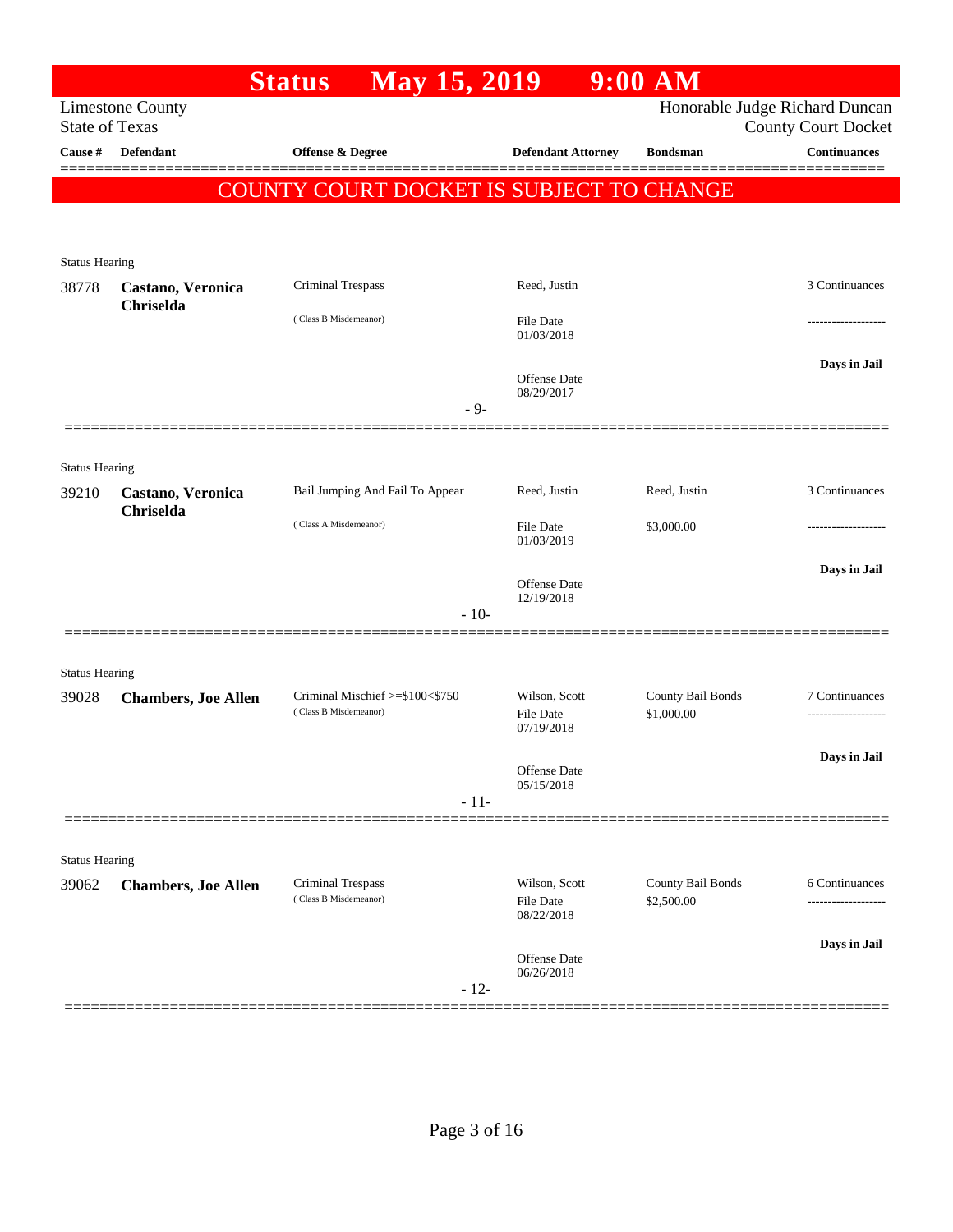|                                |                            | <b>May 15, 2019</b><br><b>Status</b>                                   |                                                 | $9:00$ AM                         |                                                              |
|--------------------------------|----------------------------|------------------------------------------------------------------------|-------------------------------------------------|-----------------------------------|--------------------------------------------------------------|
| <b>State of Texas</b>          | <b>Limestone County</b>    |                                                                        |                                                 |                                   | Honorable Judge Richard Duncan<br><b>County Court Docket</b> |
| Cause #                        | Defendant                  | Offense & Degree                                                       | <b>Defendant Attorney</b>                       | <b>Bondsman</b>                   | <b>Continuances</b>                                          |
|                                |                            | COUNTY COURT DOCKET IS SUBJECT TO CHANGE                               |                                                 |                                   |                                                              |
| <b>Status Hearing</b>          |                            |                                                                        |                                                 |                                   |                                                              |
| 39063                          | <b>Chambers, Joe Allen</b> | Criminal Mischief >=\$750<\$2,500<br>(Class A Misdemeanor)             | Wilson, Scott<br><b>File Date</b><br>08/22/2018 | County Bail Bonds<br>\$5,000.00   | 6 Continuances                                               |
|                                |                            | $-13-$                                                                 | Offense Date<br>06/26/2018                      |                                   | Days in Jail                                                 |
| <b>Status Hearing</b>          |                            |                                                                        |                                                 |                                   |                                                              |
| 39247                          | <b>Clawson</b> , Charles   | Poss Marij <2oz                                                        |                                                 | County Bail Bonds                 | 2 Continuances                                               |
|                                | Wilburn, Jr.               | (Class B Misdemeanor)                                                  | File Date<br>02/13/2019                         | \$2,500.00                        |                                                              |
|                                |                            | $-14-$                                                                 | Offense Date<br>02/01/2019                      |                                   | Days in Jail                                                 |
|                                |                            |                                                                        |                                                 |                                   |                                                              |
| <b>Status Hearing</b><br>39163 | Davis, Jarrin Jmal         | Assault Causes Bodily Injury Family                                    |                                                 | County Bail Bonds                 | 5 Continuances                                               |
|                                |                            | Member<br>(Class A Misdemeanor)                                        | File Date<br>11/16/2018                         | \$5,000.00                        |                                                              |
|                                |                            | $-15-$                                                                 | Offense Date<br>06/25/2018                      |                                   | Days in Jail                                                 |
| <b>Status Hearing</b>          |                            |                                                                        |                                                 |                                   |                                                              |
| 39270                          | Duncan, Joe Glen, Jr.      | Assault Causes Bodily Injury Family<br>Member<br>(Class A Misdemeanor) | Reed, Stephen M.<br>File Date                   | Freebird Bail Bonds<br>\$5,000.00 | 1 Continuances                                               |
|                                |                            | $-16-$                                                                 | 02/26/2019<br>Offense Date<br>02/01/2019        |                                   | Days in Jail                                                 |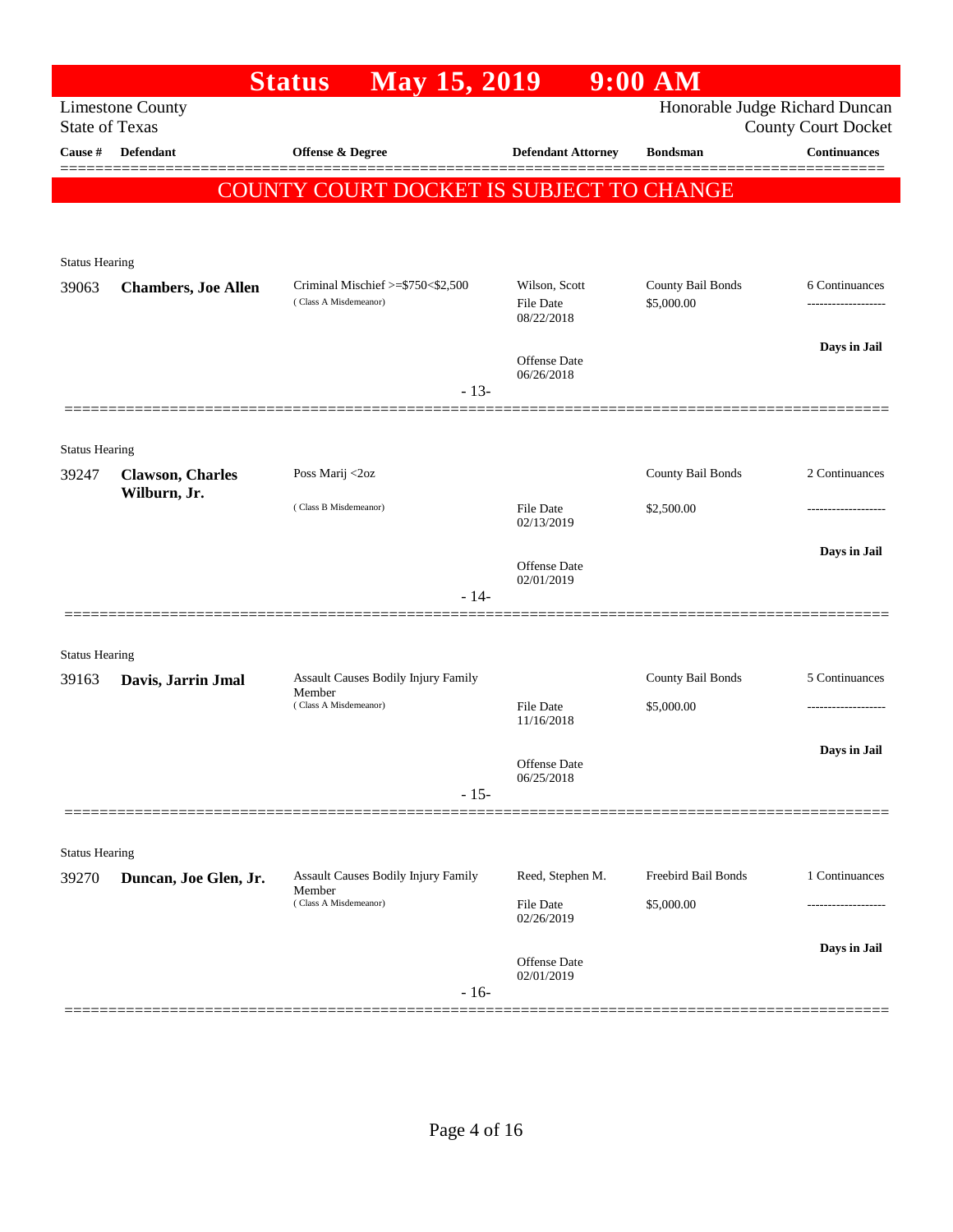|                                |                            | <b>May 15, 2019</b><br><b>Status</b>                            |                                             | $9:00$ AM                         |                                                              |
|--------------------------------|----------------------------|-----------------------------------------------------------------|---------------------------------------------|-----------------------------------|--------------------------------------------------------------|
| <b>State of Texas</b>          | <b>Limestone County</b>    |                                                                 |                                             |                                   | Honorable Judge Richard Duncan<br><b>County Court Docket</b> |
| Cause $\#$                     | <b>Defendant</b>           | <b>Offense &amp; Degree</b>                                     | <b>Defendant Attorney</b>                   | <b>Bondsman</b>                   | <b>Continuances</b>                                          |
|                                |                            | COUNTY COURT DOCKET IS SUBJECT TO CHANGE                        |                                             |                                   |                                                              |
|                                |                            |                                                                 |                                             |                                   |                                                              |
|                                |                            |                                                                 |                                             |                                   |                                                              |
| <b>Status Hearing</b>          |                            |                                                                 |                                             |                                   |                                                              |
| 39271                          | Duncan, Joe Glen, Jr.      | Terroristic Threat Of Family/Household<br>(Class A Misdemeanor) | Reed, Stephen M.<br>File Date<br>02/26/2019 | Freebird Bail Bonds<br>\$5,000.00 | 1 Continuances                                               |
|                                |                            |                                                                 | Offense Date                                |                                   | Days in Jail                                                 |
|                                |                            | $-17-$                                                          | 02/01/2019                                  |                                   |                                                              |
|                                |                            |                                                                 |                                             |                                   |                                                              |
| <b>Status Hearing</b>          |                            |                                                                 |                                             |                                   |                                                              |
| 39157                          | Ellis, John Taylor, II     | Assault Causes Bodily Injury Family<br>Member                   | Reed, Benjie                                | Reed, Bobby                       | 5 Continuances                                               |
|                                |                            | (Class A Misdemeanor)                                           | <b>File Date</b><br>11/08/2018              | \$3,000.00                        |                                                              |
|                                |                            |                                                                 |                                             |                                   | Days in Jail                                                 |
|                                |                            |                                                                 | Offense Date<br>09/28/2018                  |                                   |                                                              |
|                                |                            | $-18-$                                                          |                                             |                                   |                                                              |
|                                |                            |                                                                 |                                             |                                   |                                                              |
| <b>Status Hearing</b><br>39235 | <b>Featherstone, Ryder</b> | Poss Marij <2oz                                                 | King, Callahan, II                          | County Bail Bonds                 | 3 Continuances                                               |
|                                | <b>North</b>               | (Class B Misdemeanor)                                           |                                             |                                   |                                                              |
|                                |                            |                                                                 | <b>File Date</b><br>01/29/2019              | \$2,000.00                        |                                                              |
|                                |                            |                                                                 |                                             |                                   | Days in Jail                                                 |
|                                |                            |                                                                 | Offense Date<br>12/21/2018                  |                                   |                                                              |
|                                |                            | $-19-$                                                          |                                             |                                   |                                                              |
| <b>Review Hearing</b>          |                            |                                                                 |                                             |                                   |                                                              |
| 38416                          | <b>Forge, Anthony</b>      | Assault Causes Bodily Injury Family                             | Reed, Justin                                | Reed, Justin                      | 0 Continuances                                               |
|                                | Bernard, II                | Member<br>(Class A Misdemeanor)                                 | File Date                                   | \$3,000.00                        |                                                              |
|                                |                            |                                                                 | 03/22/2017                                  |                                   |                                                              |
|                                |                            |                                                                 | Offense Date                                |                                   | Days in Jail                                                 |
|                                |                            | $-20-$                                                          | 03/08/2017                                  |                                   |                                                              |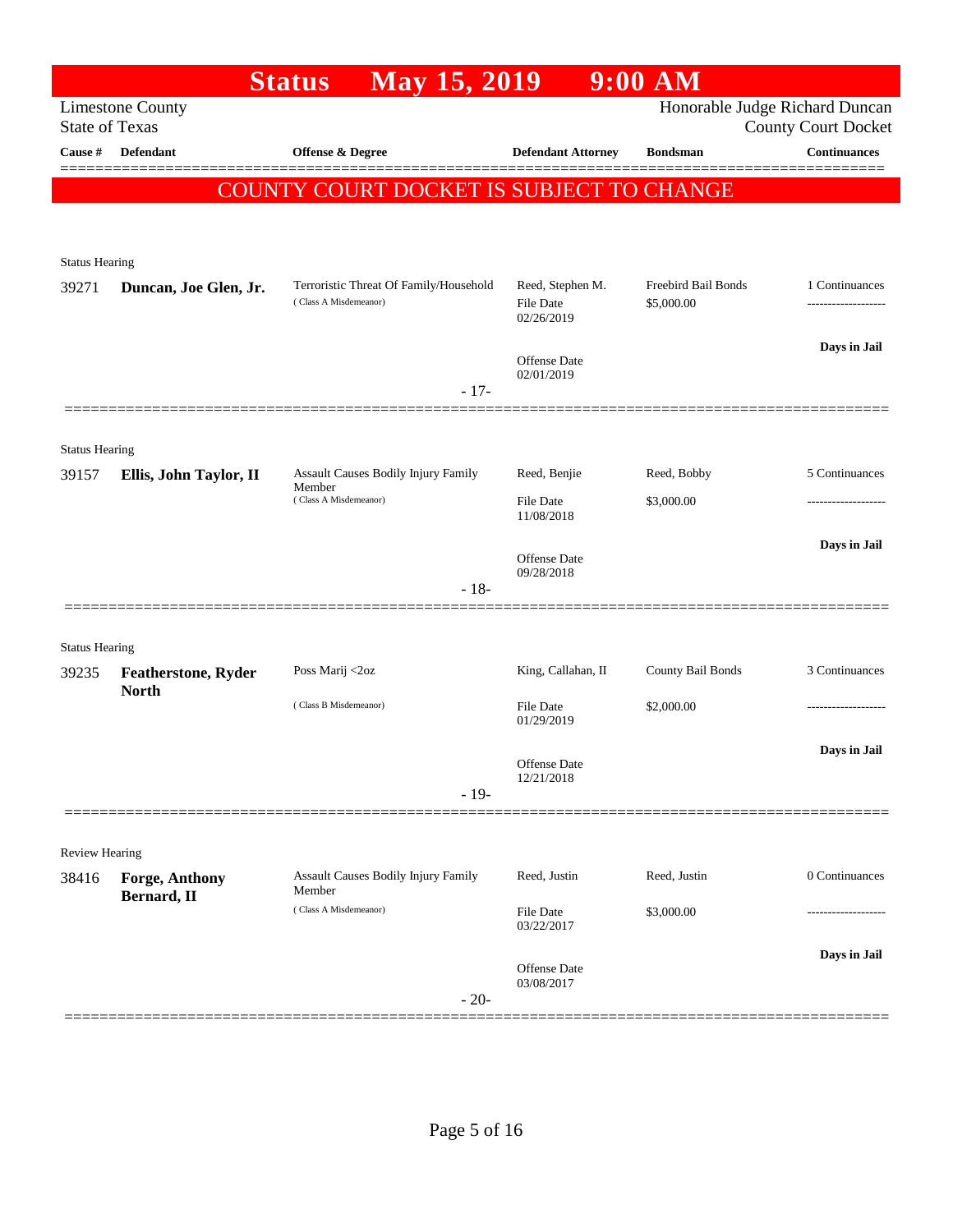|                       |                                               | <b>May 15, 2019</b><br><b>Status</b>     |        |                                | $9:00$ AM                  |                                |
|-----------------------|-----------------------------------------------|------------------------------------------|--------|--------------------------------|----------------------------|--------------------------------|
|                       | <b>Limestone County</b>                       |                                          |        |                                |                            | Honorable Judge Richard Duncan |
| <b>State of Texas</b> |                                               |                                          |        |                                |                            | <b>County Court Docket</b>     |
| Cause #               | Defendant                                     | Offense & Degree                         |        | <b>Defendant Attorney</b>      | <b>Bondsman</b>            | <b>Continuances</b>            |
|                       |                                               | COUNTY COURT DOCKET IS SUBJECT TO CHANGE |        |                                |                            |                                |
|                       |                                               |                                          |        |                                |                            |                                |
|                       |                                               |                                          |        |                                |                            |                                |
| <b>Status Hearing</b> |                                               |                                          |        |                                |                            |                                |
| 39277                 | <b>Green, Lexus</b><br><b>Khadijah Brenee</b> | Poss Marij <2oz                          |        |                                | Freebird Bail Bonds        | 1 Continuances                 |
|                       |                                               | (Class B Misdemeanor)                    |        | File Date<br>03/05/2019        | \$2,000.00                 |                                |
|                       |                                               |                                          |        |                                |                            |                                |
|                       |                                               |                                          |        | Offense Date                   |                            | Days in Jail                   |
|                       |                                               |                                          | $-21-$ | 11/30/2018                     |                            |                                |
|                       |                                               |                                          |        |                                |                            |                                |
| <b>Status Hearing</b> |                                               |                                          |        |                                |                            |                                |
| 39236                 | Hardcastle, Allison                           | Poss Marij <2oz                          |        | Darling, Jason P.              | County Bail Bonds          | 3 Continuances                 |
|                       | Lee                                           |                                          |        |                                |                            |                                |
|                       |                                               | (Class B Misdemeanor)                    |        | <b>File Date</b><br>01/29/2019 | \$2,000.00                 |                                |
|                       |                                               |                                          |        |                                |                            | Days in Jail                   |
|                       |                                               |                                          |        | Offense Date<br>12/21/2018     |                            |                                |
|                       |                                               |                                          | $-22-$ |                                |                            |                                |
|                       |                                               |                                          |        |                                |                            |                                |
| <b>Status Hearing</b> |                                               |                                          |        |                                |                            |                                |
| 39098                 | Heard, Bobby Joe                              | Poss Marij <2oz<br>(Class B Misdemeanor) |        | Reed, Benjie<br>File Date      | Reed, Benjie<br>\$2,000.00 | 5 Continuances                 |
|                       |                                               |                                          |        | 10/01/2018                     |                            |                                |
|                       |                                               |                                          |        |                                |                            | Days in Jail                   |
|                       |                                               |                                          |        | Offense Date<br>08/02/2018     |                            |                                |
|                       |                                               |                                          | $-23-$ |                                |                            |                                |
|                       |                                               |                                          |        |                                |                            |                                |
| <b>Status Hearing</b> |                                               |                                          |        |                                |                            |                                |
| 39291                 | Hernandez, Gilbert<br>Joe                     | Assault Cause Bodily Inj.                |        | Burkeen, Daniel                | Personal Bond              | 1 Continuances                 |
|                       |                                               | (Class A Misdemeanor)                    |        | File Date                      | \$2,500.00                 |                                |
|                       |                                               |                                          |        | 03/19/2019                     |                            |                                |
|                       |                                               |                                          |        | Offense Date                   |                            | Days in Jail                   |
|                       |                                               |                                          | $-24-$ | 01/10/2019                     |                            |                                |
|                       |                                               |                                          |        |                                |                            |                                |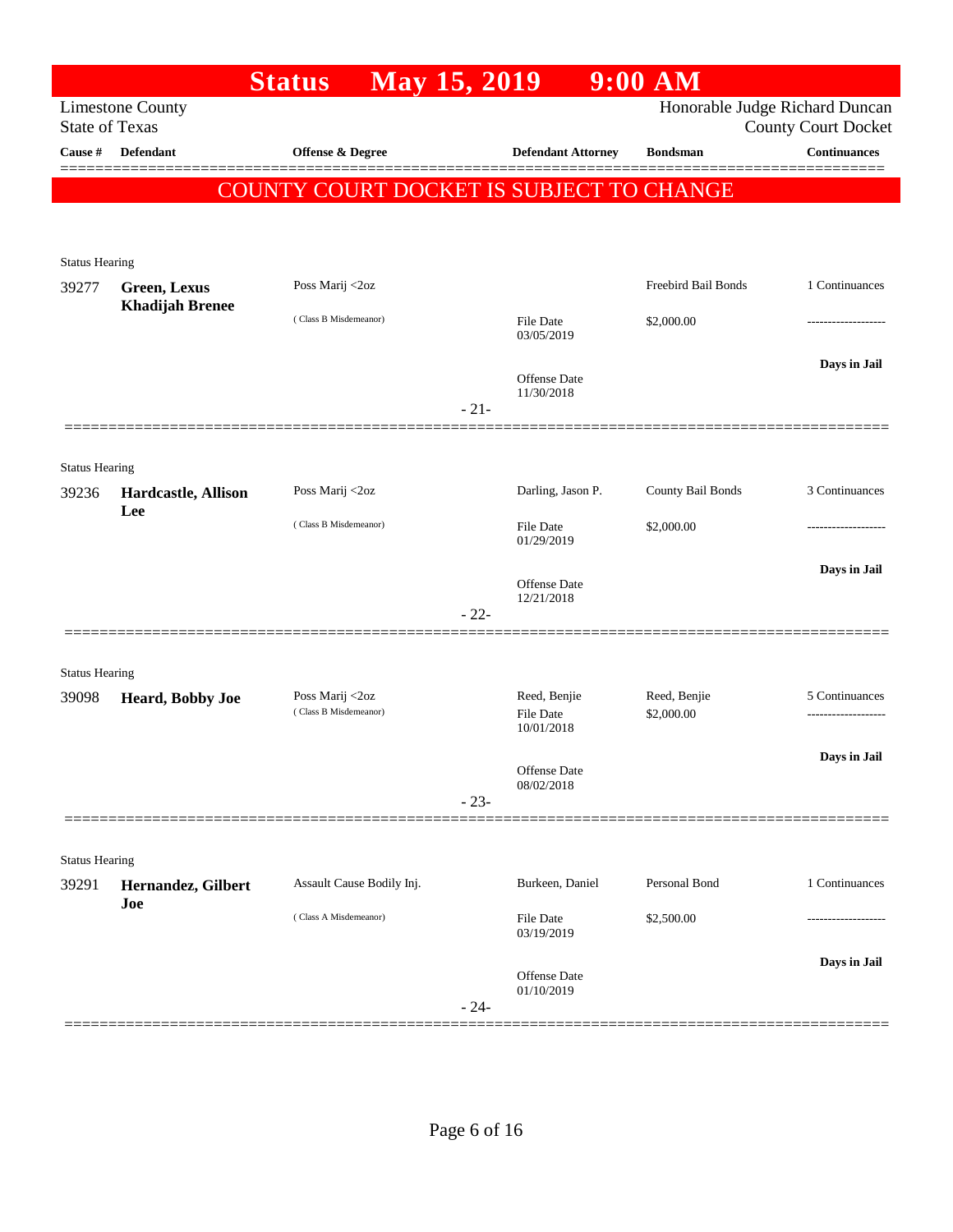|                       |                           | <b>May 15, 2019</b><br><b>Status</b>                 |                                  | $9:00$ AM                            |                                                              |
|-----------------------|---------------------------|------------------------------------------------------|----------------------------------|--------------------------------------|--------------------------------------------------------------|
| <b>State of Texas</b> | <b>Limestone County</b>   |                                                      |                                  |                                      | Honorable Judge Richard Duncan<br><b>County Court Docket</b> |
| Cause #               | Defendant                 | <b>Offense &amp; Degree</b>                          | <b>Defendant Attorney</b>        | <b>Bondsman</b>                      | <b>Continuances</b>                                          |
|                       |                           | COUNTY COURT DOCKET IS SUBJECT TO CHANGE             |                                  |                                      |                                                              |
|                       |                           |                                                      |                                  |                                      |                                                              |
| <b>Status Hearing</b> |                           |                                                      |                                  |                                      |                                                              |
| 39026                 | Horn, Cassie Charae       | Driving W/Lic Inv W/Prev                             | Reed, Justin                     | Reed, Justin                         | 2 Continuances                                               |
|                       |                           | Conv/Susp/W/O Fin Res<br>(Class B Misdemeanor)       | <b>File Date</b>                 | \$1,500.00                           |                                                              |
|                       |                           |                                                      | 07/19/2018                       |                                      |                                                              |
|                       |                           |                                                      | Offense Date                     |                                      | Days in Jail                                                 |
|                       |                           | $-25-$                                               | 05/18/2018                       |                                      |                                                              |
|                       |                           |                                                      |                                  |                                      |                                                              |
| <b>Status Hearing</b> |                           |                                                      |                                  |                                      |                                                              |
| 39027                 | Horn, Cassie Charae       | Poss Marij <2oz<br>(Class B Misdemeanor)             | Reed, Justin<br><b>File Date</b> | Reed, Justin<br>\$1,500.00           | 2 Continuances                                               |
|                       |                           |                                                      | 07/19/2018                       |                                      |                                                              |
|                       |                           |                                                      | Offense Date                     |                                      | Days in Jail                                                 |
|                       |                           | $-26-$                                               | 05/18/2018                       |                                      |                                                              |
|                       |                           |                                                      |                                  |                                      |                                                              |
| <b>Status Hearing</b> |                           |                                                      |                                  |                                      |                                                              |
| 39223                 | Humphrey, William<br>Earl | Driving W/Viol Fin Resp Accident<br>SBI/Death        | Moore, David E.                  | Chase Chapman's Bail<br><b>Bonds</b> | 2 Continuances                                               |
|                       |                           | (Class A Misdemeanor)                                | <b>File Date</b>                 | \$2,000.00                           |                                                              |
|                       |                           |                                                      | 01/04/2019                       |                                      | Days in Jail                                                 |
|                       |                           |                                                      | Offense Date<br>06/30/2018       |                                      |                                                              |
|                       |                           | $-27-$                                               |                                  |                                      |                                                              |
|                       |                           |                                                      |                                  |                                      |                                                              |
| <b>Status Hearing</b> |                           |                                                      |                                  |                                      |                                                              |
| 39252                 | Hutchison, Brandon<br>Lee | <b>Assault Causes Bodily Injury Family</b><br>Member | Reed, Justin                     | Reed, Justin                         | 2 Continuances                                               |
|                       |                           | (Class A Misdemeanor)                                | <b>File Date</b><br>02/13/2019   | \$3,000.00                           |                                                              |
|                       |                           |                                                      |                                  |                                      | Days in Jail                                                 |
|                       |                           |                                                      | Offense Date<br>09/24/2018       |                                      |                                                              |
|                       |                           | $-28-$                                               |                                  |                                      |                                                              |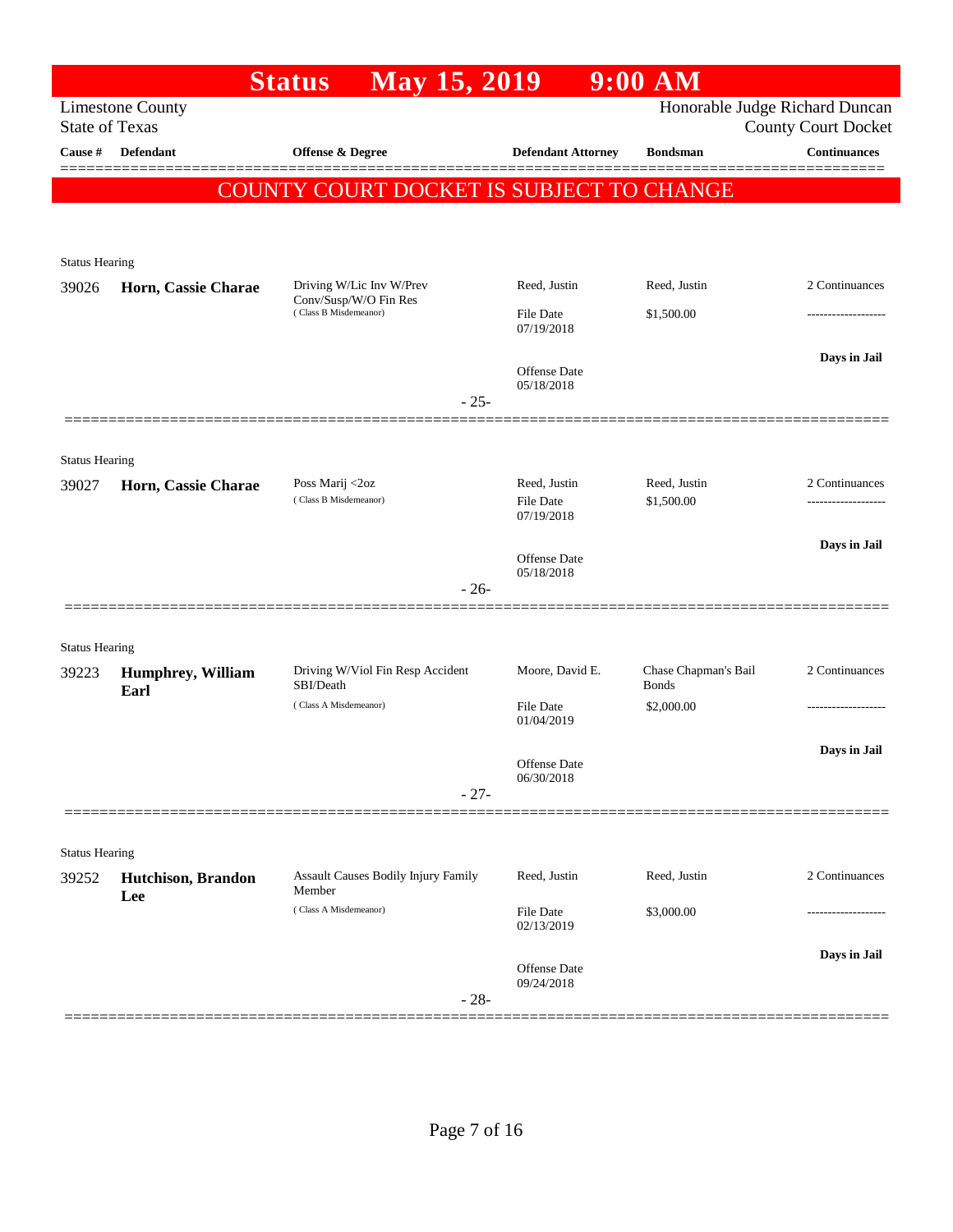|                         |                                  | <b>Status</b>                                            | <b>May 15, 2019</b> |                                                   | $9:00$ AM                       |                                                              |
|-------------------------|----------------------------------|----------------------------------------------------------|---------------------|---------------------------------------------------|---------------------------------|--------------------------------------------------------------|
| <b>State of Texas</b>   | <b>Limestone County</b>          |                                                          |                     |                                                   |                                 | Honorable Judge Richard Duncan<br><b>County Court Docket</b> |
| Cause #                 | <b>Defendant</b>                 | Offense & Degree                                         |                     | <b>Defendant Attorney</b>                         | <b>Bondsman</b>                 | <b>Continuances</b>                                          |
|                         |                                  | COUNTY COURT DOCKET IS SUBJECT TO CHANGE                 |                     |                                                   |                                 |                                                              |
|                         |                                  |                                                          |                     |                                                   |                                 |                                                              |
|                         |                                  |                                                          |                     |                                                   |                                 |                                                              |
| <b>Status Hearing</b>   |                                  |                                                          |                     |                                                   |                                 |                                                              |
| 39233                   | Kelly, Katie Marie               | <b>Evading Arrest Detention</b><br>(Class A Misdemeanor) |                     | Moore, David E.<br><b>File Date</b><br>01/22/2019 | County Bail Bonds<br>\$2,500.00 | 3 Continuances                                               |
|                         |                                  |                                                          |                     |                                                   |                                 | Days in Jail                                                 |
|                         |                                  |                                                          | $-29-$              | Offense Date<br>06/20/2018                        |                                 |                                                              |
|                         |                                  |                                                          |                     |                                                   |                                 |                                                              |
| <b>Status Hearing</b>   |                                  |                                                          |                     |                                                   |                                 |                                                              |
| 39174                   | Kramer, Chance<br><b>Michael</b> | Hunt Poss Exotic Animals                                 |                     | Latray, Michelle J.                               | County Bail Bonds               | 3 Continuances                                               |
|                         |                                  | (Class A Misdemeanor)                                    |                     | <b>File Date</b><br>12/03/2018                    | \$3,000.00                      |                                                              |
|                         |                                  |                                                          |                     | Offense Date                                      |                                 | Days in Jail                                                 |
|                         |                                  |                                                          | $-30-$              | 04/14/2018                                        |                                 |                                                              |
|                         |                                  |                                                          |                     |                                                   |                                 |                                                              |
| <b>Review Hearing</b>   |                                  |                                                          |                     |                                                   |                                 |                                                              |
| 38554                   | Lachman, Christopher             | Engage In Organized Criminal Activity                    |                     | Wilson, Scott                                     | Freebird Bail Bonds             | 15 Continuances                                              |
|                         | <b>Scott</b>                     | (Class B Misdemeanor)                                    |                     | <b>File Date</b><br>06/27/2017                    | \$2,000.00                      |                                                              |
|                         |                                  |                                                          |                     |                                                   |                                 | Days in Jail                                                 |
|                         |                                  |                                                          |                     | Offense Date<br>01/05/2017                        |                                 |                                                              |
|                         |                                  |                                                          | $-31-$              |                                                   |                                 |                                                              |
|                         |                                  |                                                          |                     |                                                   |                                 |                                                              |
| Review Hearing<br>38555 | Lachman, Christopher             | Engage In Organized Criminal Activity                    |                     | Wilson, Scott                                     | Freebird Bail Bonds             | 15 Continuances                                              |
|                         | <b>Scott</b>                     | (Class A Misdemeanor)                                    |                     |                                                   |                                 |                                                              |
|                         |                                  |                                                          |                     | <b>File Date</b><br>06/27/2017                    | \$2,500.00                      |                                                              |
|                         |                                  |                                                          |                     | Offense Date                                      |                                 | Days in Jail                                                 |
|                         |                                  |                                                          | $-32-$              | 12/19/2016                                        |                                 |                                                              |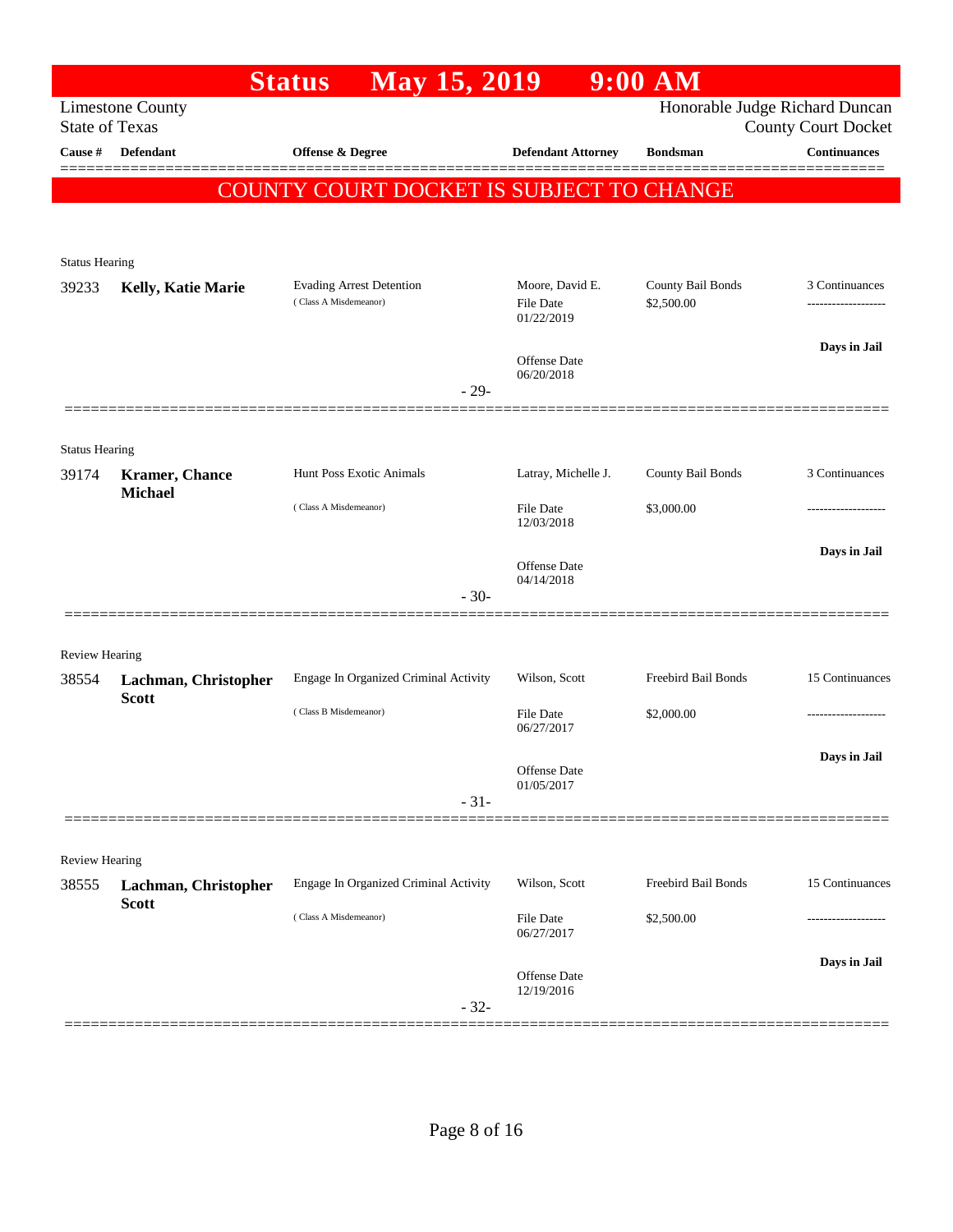|                                |                                             | May 15, 2019<br><b>Status</b>                   |        |                                   | $9:00$ AM         |                                                              |
|--------------------------------|---------------------------------------------|-------------------------------------------------|--------|-----------------------------------|-------------------|--------------------------------------------------------------|
| <b>State of Texas</b>          | <b>Limestone County</b>                     |                                                 |        |                                   |                   | Honorable Judge Richard Duncan<br><b>County Court Docket</b> |
| <b>Cause</b> #                 | Defendant                                   | Offense & Degree                                |        | <b>Defendant Attorney</b>         | <b>Bondsman</b>   | <b>Continuances</b>                                          |
|                                |                                             | <b>COUNTY COURT DOCKET IS SUBJECT TO CHANGE</b> |        |                                   |                   |                                                              |
|                                |                                             |                                                 |        |                                   |                   |                                                              |
| <b>Status Hearing</b>          |                                             |                                                 |        |                                   |                   |                                                              |
| 39280                          | Lara-Arriaga, Jose                          | Driving While Intoxicated                       |        | Hutson, Will                      | County Bail Bonds | 1 Continuances                                               |
|                                |                                             | (Class B Misdemeanor)                           |        | <b>File Date</b><br>03/08/2019    | \$2,500.00        |                                                              |
|                                |                                             |                                                 |        |                                   |                   | Days in Jail                                                 |
|                                |                                             |                                                 |        | Offense Date<br>02/01/2019        |                   |                                                              |
|                                |                                             |                                                 | $-33-$ |                                   |                   |                                                              |
|                                |                                             |                                                 |        |                                   |                   |                                                              |
| <b>Status Hearing</b>          |                                             | Driving While Intoxicated 2nd                   |        |                                   | County Bail Bonds | 1 Continuances                                               |
| 39272                          | <b>Masters, Kourtney</b><br><b>Michelle</b> |                                                 |        |                                   |                   |                                                              |
|                                |                                             | (Class A Misdemeanor)                           |        | <b>File Date</b><br>02/26/2019    | \$3,000.00        |                                                              |
|                                |                                             |                                                 |        |                                   |                   | Days in Jail                                                 |
|                                |                                             |                                                 |        | Offense Date<br>01/22/2019        |                   |                                                              |
|                                |                                             |                                                 | $-34-$ |                                   |                   |                                                              |
|                                |                                             |                                                 |        |                                   |                   |                                                              |
| <b>Status Hearing</b><br>39273 | <b>Masters, Kourtney</b>                    | Driving W/Lic Inv W/Prev                        |        |                                   | County Bail Bonds | 1 Continuances                                               |
|                                | <b>Michelle</b>                             | Conv/Susp/W/O Fin Res                           |        |                                   |                   |                                                              |
|                                |                                             | (Class B Misdemeanor)                           |        | <b>File Date</b><br>02/26/2019    | \$1,000.00        |                                                              |
|                                |                                             |                                                 |        |                                   |                   | Days in Jail                                                 |
|                                |                                             |                                                 |        | Offense Date<br>01/22/2019        |                   |                                                              |
|                                |                                             |                                                 | $-35-$ |                                   |                   |                                                              |
| <b>Status Hearing</b>          |                                             |                                                 |        |                                   |                   |                                                              |
| 39149                          | McCoy, Jerome Shaun                         | Driving While Intoxicated                       |        | Reed, Justin                      | County Bail Bonds | 6 Continuances                                               |
|                                |                                             | (Class B Misdemeanor)                           |        | <b>File Date</b><br>11/05/2018    | \$2,500.00        | .                                                            |
|                                |                                             |                                                 |        |                                   |                   | Days in Jail                                                 |
|                                |                                             |                                                 |        | <b>Offense Date</b><br>09/19/2018 |                   |                                                              |
|                                |                                             |                                                 | $-36-$ |                                   |                   |                                                              |
|                                |                                             |                                                 |        |                                   |                   |                                                              |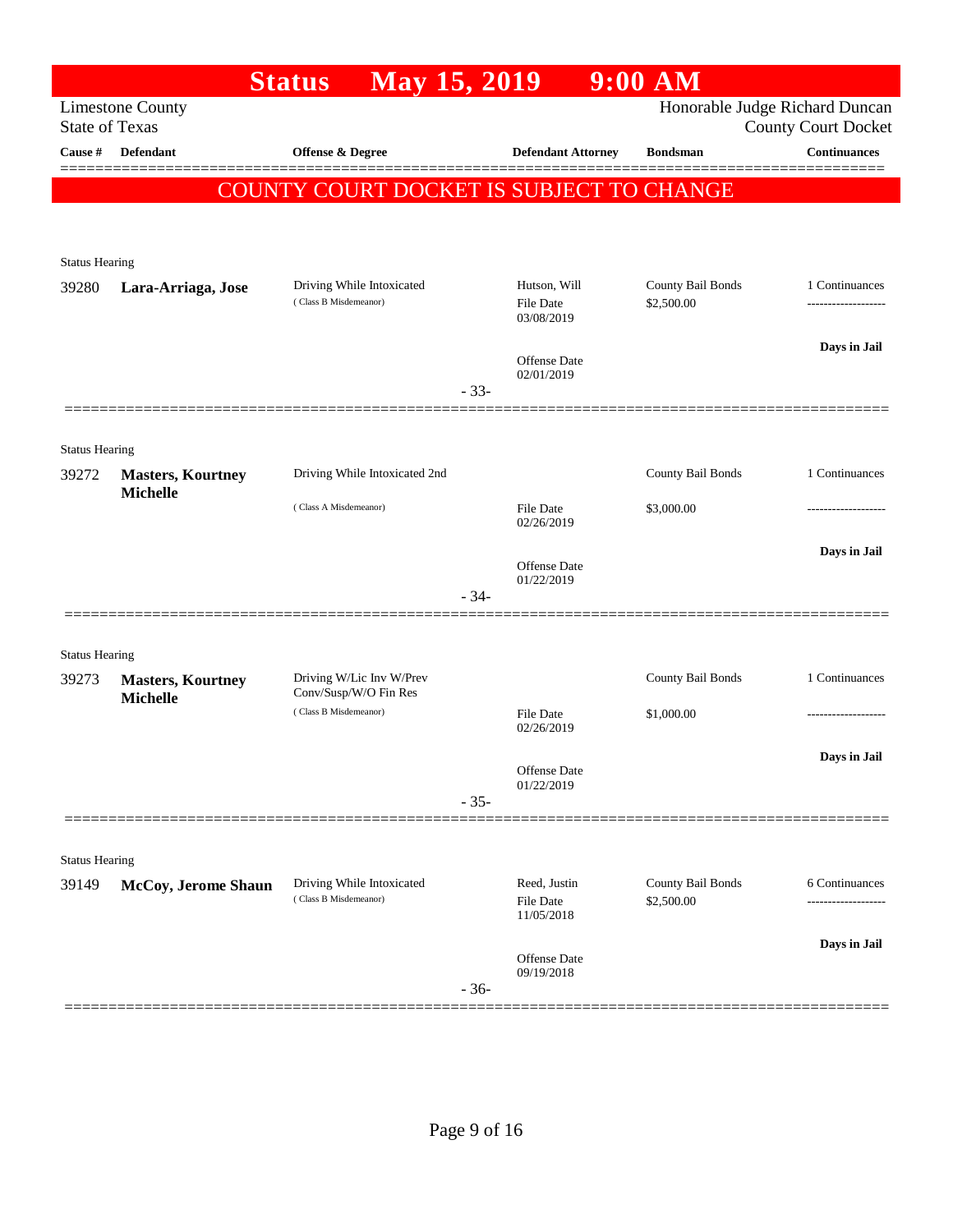|                       |                                   | May 15, 2019<br><b>Status</b>                              |                                                | $9:00$ AM                       |                                                              |
|-----------------------|-----------------------------------|------------------------------------------------------------|------------------------------------------------|---------------------------------|--------------------------------------------------------------|
| <b>State of Texas</b> | <b>Limestone County</b>           |                                                            |                                                |                                 | Honorable Judge Richard Duncan<br><b>County Court Docket</b> |
| Cause #               | Defendant                         | Offense & Degree                                           | <b>Defendant Attorney</b>                      | <b>Bondsman</b>                 | <b>Continuances</b>                                          |
|                       |                                   | COUNTY COURT DOCKET IS SUBJECT TO CHANGE                   |                                                |                                 |                                                              |
| <b>Status Hearing</b> |                                   |                                                            |                                                |                                 |                                                              |
| 39150                 | McCoy, Jerome Shaun               | Resist Arrest Search Or Transport<br>(Class A Misdemeanor) | Reed, Justin<br><b>File Date</b><br>11/05/2018 | County Bail Bonds<br>\$2,500.00 | 6 Continuances                                               |
|                       |                                   | $-37-$                                                     | Offense Date<br>09/19/2018                     |                                 | Days in Jail                                                 |
|                       |                                   |                                                            |                                                |                                 |                                                              |
| <b>Status Hearing</b> |                                   |                                                            |                                                |                                 |                                                              |
| 39151                 | McCoy, Jerome Shaun               | Resist Arrest Search Or Transport<br>(Class A Misdemeanor) | Reed, Justin<br><b>File Date</b><br>11/05/2018 | County Bail Bonds<br>\$2,500.00 | 6 Continuances<br>.                                          |
|                       |                                   |                                                            | Offense Date<br>09/19/2018                     |                                 | Days in Jail                                                 |
|                       |                                   | $-38-$                                                     |                                                |                                 |                                                              |
| <b>Status Hearing</b> |                                   |                                                            |                                                |                                 |                                                              |
| 39275                 | McGowan, Khaaron<br><b>Montel</b> | Poss Cs Pg $3 < 28g$                                       |                                                | Freebird Bail Bonds             | 1 Continuances                                               |
|                       |                                   | (Class A Misdemeanor)                                      | <b>File Date</b><br>03/05/2019                 | \$3,000.00                      |                                                              |
|                       |                                   |                                                            | Offense Date<br>11/30/2018                     |                                 | Days in Jail                                                 |
|                       |                                   | $-39-$                                                     |                                                |                                 |                                                              |
| <b>Status Hearing</b> |                                   |                                                            |                                                |                                 |                                                              |
| 39276                 | McGowan, Khaaron                  | Poss Marij <2oz                                            |                                                | Freebird Bail Bonds             | 1 Continuances                                               |
|                       | <b>Montel</b>                     | (Class B Misdemeanor)                                      | <b>File Date</b><br>03/05/2019                 | \$2,000.00                      |                                                              |
|                       |                                   | $-40-$                                                     | <b>Offense</b> Date<br>11/30/2018              |                                 | Days in Jail                                                 |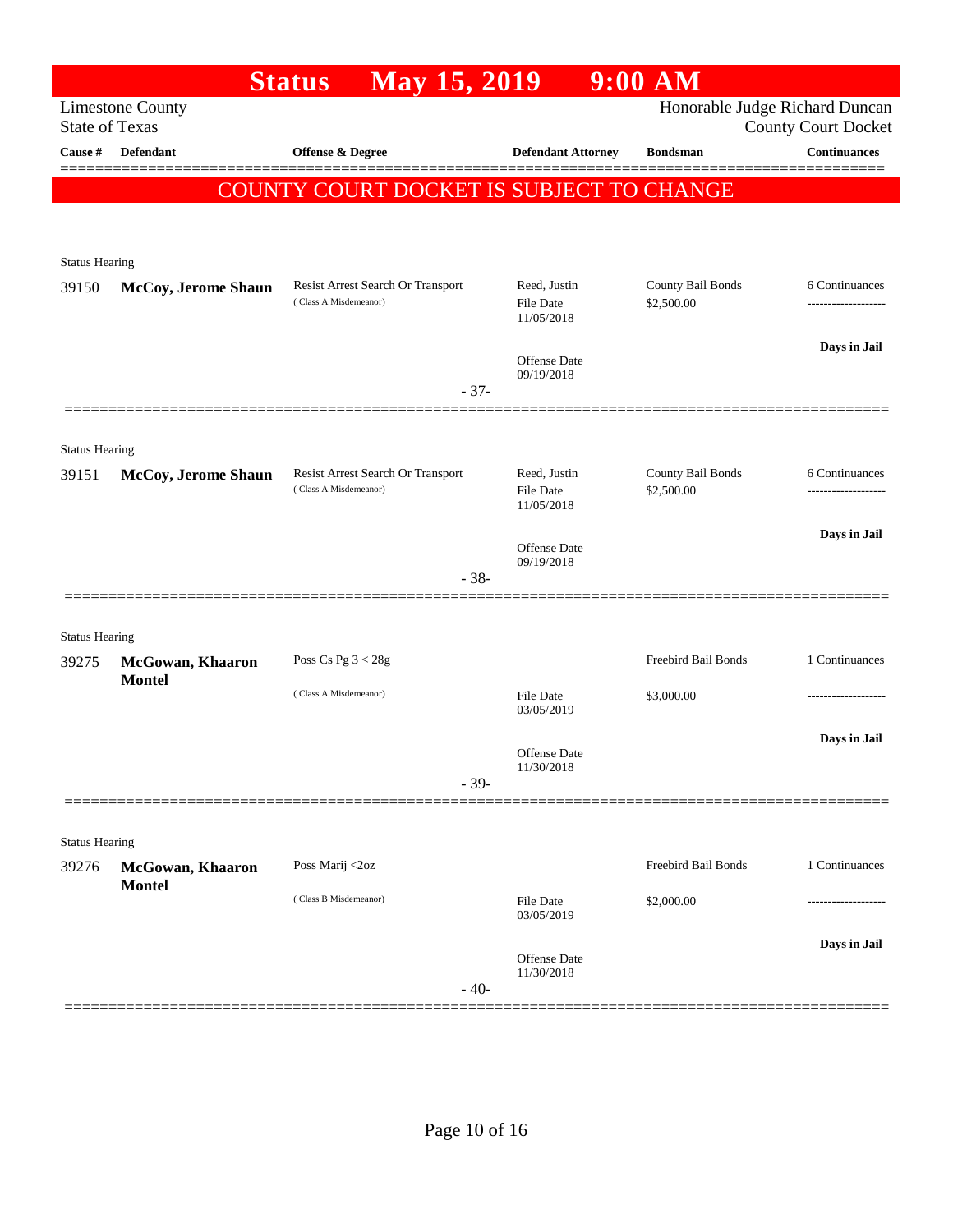| <b>Limestone County</b><br><b>State of Texas</b><br><b>Defendant</b> |                                                                                                                             |                                                                                                                                                         | Honorable Judge Richard Duncan                                                                                                          |                                                                           |
|----------------------------------------------------------------------|-----------------------------------------------------------------------------------------------------------------------------|---------------------------------------------------------------------------------------------------------------------------------------------------------|-----------------------------------------------------------------------------------------------------------------------------------------|---------------------------------------------------------------------------|
|                                                                      |                                                                                                                             |                                                                                                                                                         |                                                                                                                                         | <b>County Court Docket</b>                                                |
|                                                                      | <b>Offense &amp; Degree</b>                                                                                                 | <b>Defendant Attorney</b>                                                                                                                               | <b>Bondsman</b>                                                                                                                         | <b>Continuances</b>                                                       |
|                                                                      | COUNTY COURT DOCKET IS SUBJECT TO CHANGE                                                                                    |                                                                                                                                                         |                                                                                                                                         |                                                                           |
|                                                                      |                                                                                                                             |                                                                                                                                                         |                                                                                                                                         |                                                                           |
|                                                                      |                                                                                                                             |                                                                                                                                                         |                                                                                                                                         |                                                                           |
|                                                                      |                                                                                                                             |                                                                                                                                                         |                                                                                                                                         | 1 Continuances                                                            |
| <b>Shayne</b>                                                        |                                                                                                                             |                                                                                                                                                         |                                                                                                                                         |                                                                           |
|                                                                      |                                                                                                                             | 03/15/2019                                                                                                                                              | \$1,000.00                                                                                                                              |                                                                           |
|                                                                      |                                                                                                                             |                                                                                                                                                         |                                                                                                                                         | Days in Jail                                                              |
|                                                                      |                                                                                                                             | 10/13/2018                                                                                                                                              |                                                                                                                                         |                                                                           |
|                                                                      |                                                                                                                             |                                                                                                                                                         |                                                                                                                                         |                                                                           |
|                                                                      |                                                                                                                             |                                                                                                                                                         |                                                                                                                                         |                                                                           |
|                                                                      |                                                                                                                             | Reed, Stephen M.                                                                                                                                        |                                                                                                                                         | 3 Continuances                                                            |
|                                                                      | Member<br>(Class A Misdemeanor)                                                                                             | <b>File Date</b>                                                                                                                                        | \$2,000.00                                                                                                                              |                                                                           |
|                                                                      |                                                                                                                             |                                                                                                                                                         |                                                                                                                                         |                                                                           |
|                                                                      |                                                                                                                             | Offense Date                                                                                                                                            |                                                                                                                                         | Days in Jail                                                              |
|                                                                      | $-42-$                                                                                                                      |                                                                                                                                                         |                                                                                                                                         |                                                                           |
|                                                                      |                                                                                                                             |                                                                                                                                                         |                                                                                                                                         |                                                                           |
| <b>Status Hearing</b>                                                |                                                                                                                             |                                                                                                                                                         |                                                                                                                                         |                                                                           |
| Menendez, Joel                                                       | Assault Causes Bodily Injury Family                                                                                         | Reed, Stephen M.                                                                                                                                        | County Bail Bonds                                                                                                                       | 5 Continuances                                                            |
|                                                                      | (Class A Misdemeanor)                                                                                                       | File Date<br>11/16/2018                                                                                                                                 | \$3,000.00                                                                                                                              |                                                                           |
|                                                                      |                                                                                                                             |                                                                                                                                                         |                                                                                                                                         | Days in Jail                                                              |
|                                                                      |                                                                                                                             | Offense Date<br>10/11/2018                                                                                                                              |                                                                                                                                         |                                                                           |
|                                                                      | $-43-$                                                                                                                      |                                                                                                                                                         |                                                                                                                                         |                                                                           |
|                                                                      |                                                                                                                             |                                                                                                                                                         |                                                                                                                                         |                                                                           |
| <b>Status Hearing</b>                                                |                                                                                                                             |                                                                                                                                                         |                                                                                                                                         | 3 Continuances                                                            |
|                                                                      | Assistance<br>(Class A Misdemeanor)                                                                                         |                                                                                                                                                         |                                                                                                                                         |                                                                           |
|                                                                      |                                                                                                                             | 12/28/2018                                                                                                                                              |                                                                                                                                         |                                                                           |
|                                                                      |                                                                                                                             |                                                                                                                                                         |                                                                                                                                         | Days in Jail                                                              |
|                                                                      |                                                                                                                             | 12/04/2018                                                                                                                                              |                                                                                                                                         |                                                                           |
|                                                                      | <b>Status Hearing</b><br><b>McKinley, Trenton</b><br><b>Status Hearing</b><br>McNeil, Mariah<br><b>Mitchell, Dannie Lee</b> | Driving While Intoxicated<br>(Class B Misdemeanor)<br>$-41-$<br>Assault Causes Bodily Injury Family<br>Member<br>Interfer W/Emergency Req For<br>$-44-$ | Reed, Benjie<br><b>File Date</b><br>Offense Date<br>12/28/2018<br>11/07/2018<br>Latray, Michelle J.<br><b>File Date</b><br>Offense Date | County Bail Bonds<br>County Bail Bonds<br>County Bail Bonds<br>\$2,000.00 |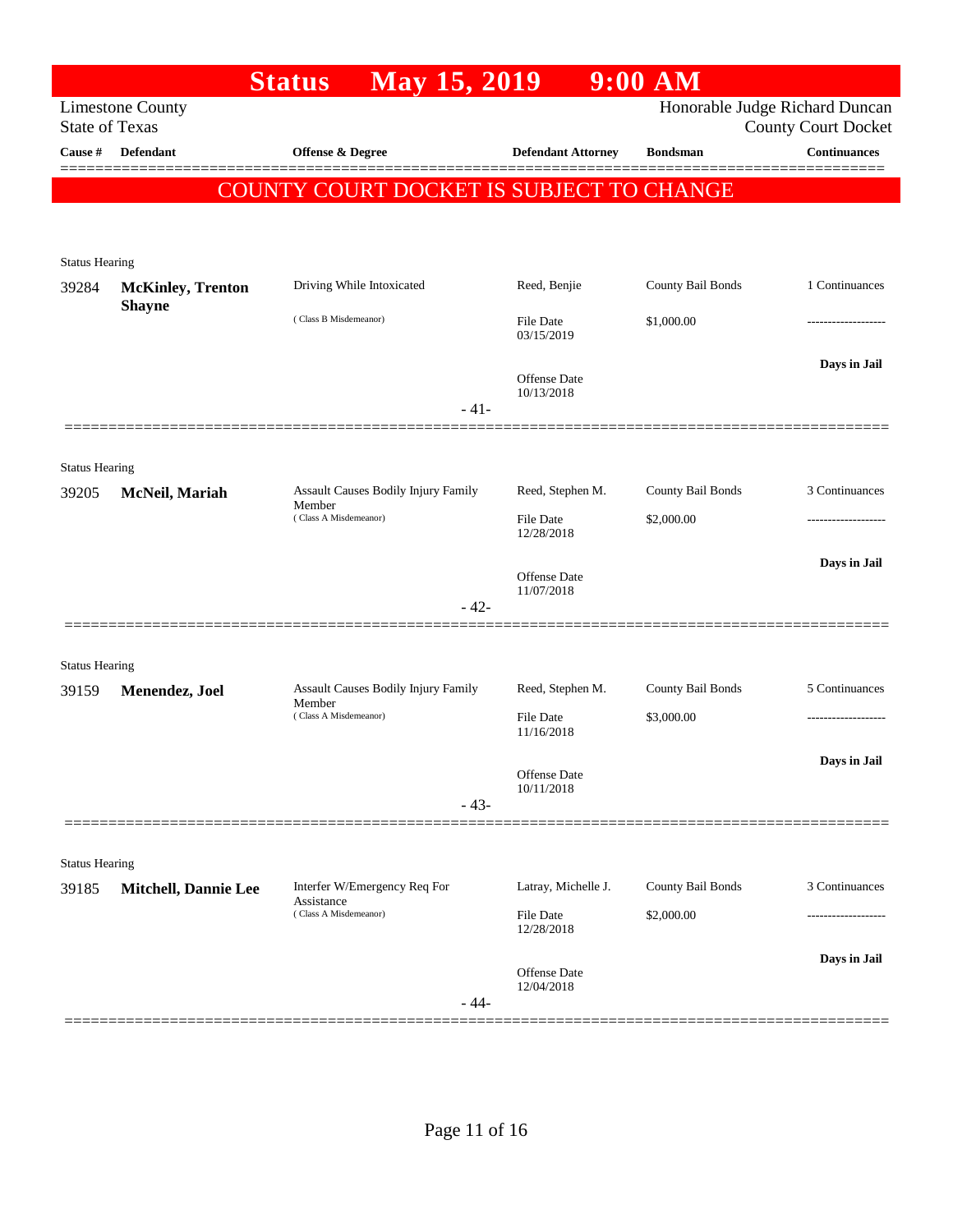|                                |                                         | <b>Status</b>                                   | May 15, 2019 |                                  | $9:00$ AM                  |                                                              |
|--------------------------------|-----------------------------------------|-------------------------------------------------|--------------|----------------------------------|----------------------------|--------------------------------------------------------------|
| <b>State of Texas</b>          | <b>Limestone County</b>                 |                                                 |              |                                  |                            | Honorable Judge Richard Duncan<br><b>County Court Docket</b> |
| Cause #                        | <b>Defendant</b>                        | Offense & Degree                                |              | <b>Defendant Attorney</b>        | <b>Bondsman</b>            | <b>Continuances</b>                                          |
|                                |                                         | <b>COUNTY COURT DOCKET IS SUBJECT TO CHANGE</b> |              |                                  |                            |                                                              |
|                                |                                         |                                                 |              |                                  |                            |                                                              |
| <b>Status Hearing</b>          |                                         |                                                 |              |                                  |                            |                                                              |
| 39269                          | <b>Noel, Melondy Dawn</b>               | <b>Criminal Trespass</b>                        |              |                                  | Personal Bond              | 1 Continuances                                               |
|                                |                                         | (Class B Misdemeanor)                           |              | <b>File Date</b><br>02/26/2019   | \$1,000.00                 |                                                              |
|                                |                                         |                                                 |              | Offense Date                     |                            | Days in Jail                                                 |
|                                |                                         |                                                 | $-45-$       | 02/15/2019                       |                            |                                                              |
|                                |                                         |                                                 |              |                                  |                            |                                                              |
| Plea Hearing                   |                                         |                                                 |              |                                  |                            |                                                              |
| 38851                          | <b>Owens, Jimmy Dale</b>                | Unl Carrying Weapon<br>(Class A Misdemeanor)    |              | Reed, Benjie<br><b>File Date</b> | Reed, Justin<br>\$3,000.00 | 3 Continuances                                               |
|                                |                                         |                                                 |              | 03/09/2018                       |                            |                                                              |
|                                |                                         |                                                 |              | Offense Date                     |                            | Days in Jail                                                 |
|                                |                                         |                                                 | $-46-$       | 09/18/2017                       |                            |                                                              |
|                                |                                         |                                                 |              |                                  |                            |                                                              |
| Plea Hearing                   |                                         |                                                 |              |                                  |                            |                                                              |
| 38852                          | <b>Owens, Jimmy Dale</b>                | Poss Marij <2oz<br>(Class B Misdemeanor)        |              | Reed, Benjie<br><b>File Date</b> | Reed, Justin<br>\$2,000.00 | 3 Continuances                                               |
|                                |                                         |                                                 |              | 03/09/2018                       |                            |                                                              |
|                                |                                         |                                                 |              | Offense Date<br>09/18/2017       |                            | Days in Jail                                                 |
|                                |                                         |                                                 | $-47-$       |                                  |                            |                                                              |
|                                |                                         |                                                 |              |                                  |                            |                                                              |
| <b>Status Hearing</b><br>39153 |                                         | Theft Prop <\$100 W/Prev Convic                 |              | Spivey, Shirley                  | Freebird Bail Bonds        | 4 Continuances                                               |
|                                | <b>Owens, Ladarion</b><br><b>Ikelle</b> | (Class B Misdemeanor)                           |              |                                  |                            |                                                              |
|                                |                                         |                                                 |              | <b>File Date</b><br>11/06/2018   | \$2,000.00                 |                                                              |
|                                |                                         |                                                 |              | Offense Date                     |                            | Days in Jail                                                 |
|                                |                                         |                                                 | $-48-$       | 08/04/2018                       |                            |                                                              |
|                                |                                         |                                                 |              |                                  |                            |                                                              |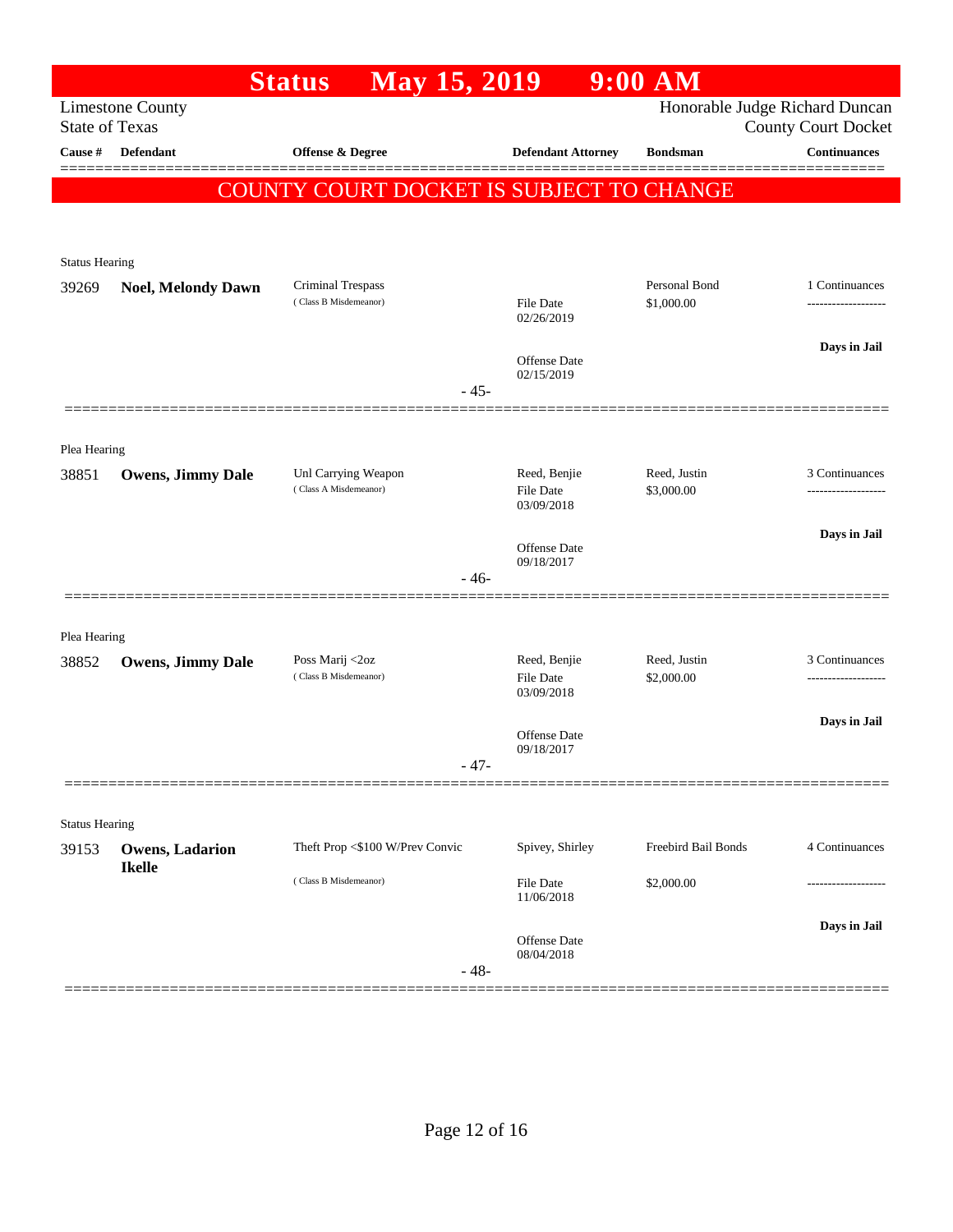|                                |                               | <b>Status</b><br><b>May 15, 2019</b>           |        |                                   | $9:00$ AM           |                                                              |
|--------------------------------|-------------------------------|------------------------------------------------|--------|-----------------------------------|---------------------|--------------------------------------------------------------|
| <b>State of Texas</b>          | <b>Limestone County</b>       |                                                |        |                                   |                     | Honorable Judge Richard Duncan<br><b>County Court Docket</b> |
| Cause #                        | <b>Defendant</b>              | Offense & Degree                               |        | <b>Defendant Attorney</b>         | <b>Bondsman</b>     | <b>Continuances</b>                                          |
|                                |                               | COUNTY COURT DOCKET IS SUBJECT TO CHANGE       |        |                                   |                     |                                                              |
|                                |                               |                                                |        |                                   |                     |                                                              |
|                                |                               |                                                |        |                                   |                     |                                                              |
| <b>Status Hearing</b><br>39154 | <b>Owens, Ladarion</b>        | Criminal Trespass                              |        | Spivey, Shirley                   | Freebird Bail Bonds | 4 Continuances                                               |
|                                | <b>Ikelle</b>                 |                                                |        |                                   |                     |                                                              |
|                                |                               | (Class B Misdemeanor)                          |        | File Date<br>11/06/2018           | \$2,000.00          |                                                              |
|                                |                               |                                                |        |                                   |                     | Days in Jail                                                 |
|                                |                               |                                                |        | <b>Offense</b> Date<br>08/04/2018 |                     |                                                              |
|                                |                               |                                                | $-49-$ |                                   |                     |                                                              |
|                                |                               |                                                |        |                                   |                     |                                                              |
| <b>Status Hearing</b>          |                               | Driving W/Lic Inv W/Prev                       |        | Reed, Benjie                      | Reed, Benjie        | 1 Continuances                                               |
| 39293                          | <b>Randle, Kerry Glynn</b>    | Conv/Susp/W/O Fin Res<br>(Class B Misdemeanor) |        | <b>File Date</b>                  | \$2,000.00          |                                                              |
|                                |                               |                                                |        | 03/19/2019                        |                     |                                                              |
|                                |                               |                                                |        | <b>Offense</b> Date               |                     | Days in Jail                                                 |
|                                |                               |                                                | $-50-$ | 12/21/2018                        |                     |                                                              |
|                                |                               |                                                |        |                                   |                     |                                                              |
| <b>Status Hearing</b>          |                               |                                                |        |                                   |                     |                                                              |
| 39282                          | Rodriguez, Cathy              | Poss Dangerous Drug                            |        |                                   | County Bail Bonds   | 1 Continuances                                               |
|                                | <b>Hamilton</b>               | (Class A Misdemeanor)                          |        | File Date                         | \$3,000.00          |                                                              |
|                                |                               |                                                |        | 03/15/2019                        |                     |                                                              |
|                                |                               |                                                |        | Offense Date                      |                     | Days in Jail                                                 |
|                                |                               |                                                | $-51-$ | 02/10/2019                        |                     |                                                              |
|                                |                               |                                                |        |                                   |                     |                                                              |
| Appeal Hearing                 |                               |                                                |        |                                   |                     |                                                              |
| 39206                          | <b>Stanton, James Dalton,</b> | Fail To Drive In Single Marked Lane            |        | Reed, Bobby                       | Reed, Bobby         | 3 Continuances                                               |
|                                | Jr.                           | (Misdemeanor Traffic)                          |        | File Date                         | \$326.00            |                                                              |
|                                |                               |                                                |        | 12/28/2018                        |                     |                                                              |
|                                |                               |                                                |        | Offense Date                      |                     | Days in Jail                                                 |
|                                |                               |                                                | $-52-$ | 11/28/2018                        |                     |                                                              |
|                                |                               |                                                |        |                                   |                     |                                                              |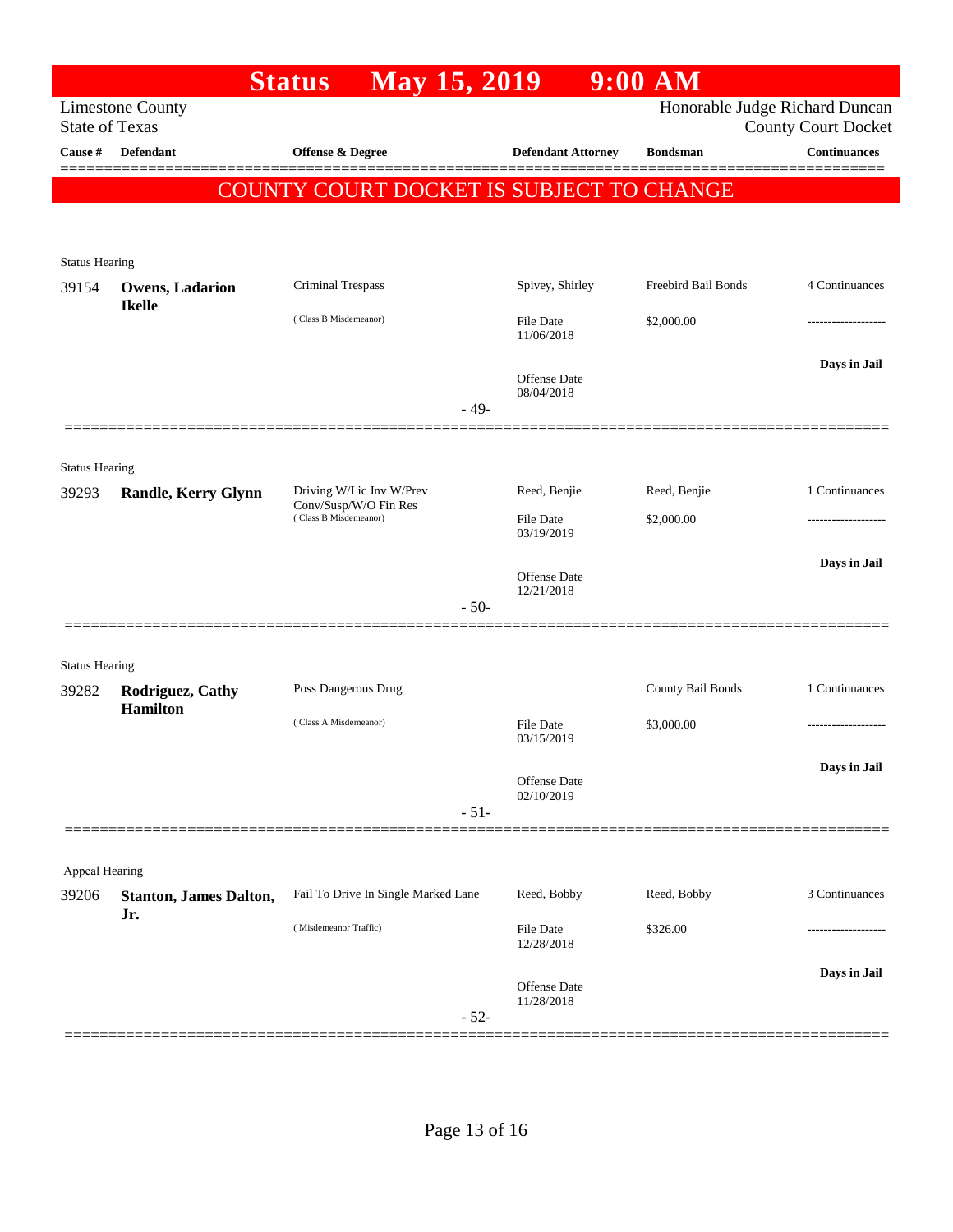|                       |                                                               | May 15, 2019<br><b>Status</b>                                             |                                   | $9:00$ AM                  |                                                              |
|-----------------------|---------------------------------------------------------------|---------------------------------------------------------------------------|-----------------------------------|----------------------------|--------------------------------------------------------------|
|                       | <b>Limestone County</b><br><b>State of Texas</b>              |                                                                           |                                   |                            | Honorable Judge Richard Duncan<br><b>County Court Docket</b> |
| Cause #               | Defendant                                                     | Offense & Degree                                                          | <b>Defendant Attorney</b>         | <b>Bondsman</b>            | <b>Continuances</b>                                          |
|                       |                                                               | COUNTY COURT DOCKET IS SUBJECT TO CHANGE                                  |                                   |                            |                                                              |
|                       |                                                               |                                                                           |                                   |                            |                                                              |
|                       |                                                               |                                                                           |                                   |                            |                                                              |
| <b>Status Hearing</b> |                                                               |                                                                           |                                   |                            |                                                              |
| 39128                 | <b>Starnes, Kelley Rae</b>                                    | Display Fictitious Motor Vehicle<br>Registration<br>(Class B Misdemeanor) | Reed, Justin                      | Personal Bond              | 1 Continuances                                               |
|                       |                                                               |                                                                           | File Date<br>10/24/2018           | \$1,000.00                 | -----------------                                            |
|                       |                                                               |                                                                           |                                   |                            | Days in Jail                                                 |
|                       |                                                               |                                                                           | <b>Offense Date</b><br>08/10/2018 |                            |                                                              |
|                       |                                                               | $-53-$                                                                    |                                   |                            |                                                              |
|                       |                                                               |                                                                           |                                   |                            |                                                              |
| <b>Status Hearing</b> |                                                               |                                                                           |                                   |                            |                                                              |
| 39132                 | <b>Starnes, Kelley Rae</b>                                    | Driving W/Lic Inv W/Prev<br>Conv/Susp/W/O Fin Res                         | Reed, Justin                      | Personal Bond              | 1 Continuances                                               |
|                       |                                                               | (Class B Misdemeanor)                                                     | <b>File Date</b><br>10/24/2018    | \$1,000.00                 |                                                              |
|                       |                                                               |                                                                           |                                   |                            | Days in Jail                                                 |
|                       |                                                               |                                                                           | <b>Offense Date</b><br>08/10/2018 |                            |                                                              |
|                       |                                                               | $-54-$                                                                    |                                   |                            |                                                              |
|                       |                                                               |                                                                           |                                   |                            |                                                              |
| <b>Status Hearing</b> |                                                               |                                                                           |                                   |                            |                                                              |
| 39180                 | <b>Starnes, Kelley Rae</b>                                    | Bail Jumping And Fail To Appear<br>(Class A Misdemeanor)                  | Reed, Justin<br>File Date         | Reed, Justin<br>\$1,500.00 | 1 Continuances<br>-------------------                        |
|                       |                                                               |                                                                           | 12/18/2018                        |                            |                                                              |
|                       |                                                               |                                                                           | <b>Offense</b> Date               |                            | Days in Jail                                                 |
|                       |                                                               | $-55-$                                                                    | 12/06/2018                        |                            |                                                              |
|                       |                                                               |                                                                           |                                   |                            |                                                              |
| <b>Status Hearing</b> |                                                               |                                                                           |                                   |                            |                                                              |
| 39181                 | Bail Jumping And Fail To Appear<br><b>Starnes, Kelley Rae</b> |                                                                           | Reed, Justin                      | Reed, Justin               | 1 Continuances                                               |
|                       |                                                               | (Class A Misdemeanor)                                                     | File Date<br>12/18/2018           | \$1,500.00                 |                                                              |
|                       |                                                               |                                                                           |                                   |                            | Days in Jail                                                 |
|                       |                                                               |                                                                           | Offense Date<br>12/06/2018        |                            |                                                              |
|                       |                                                               | $-56-$                                                                    |                                   |                            |                                                              |
|                       |                                                               |                                                                           |                                   |                            |                                                              |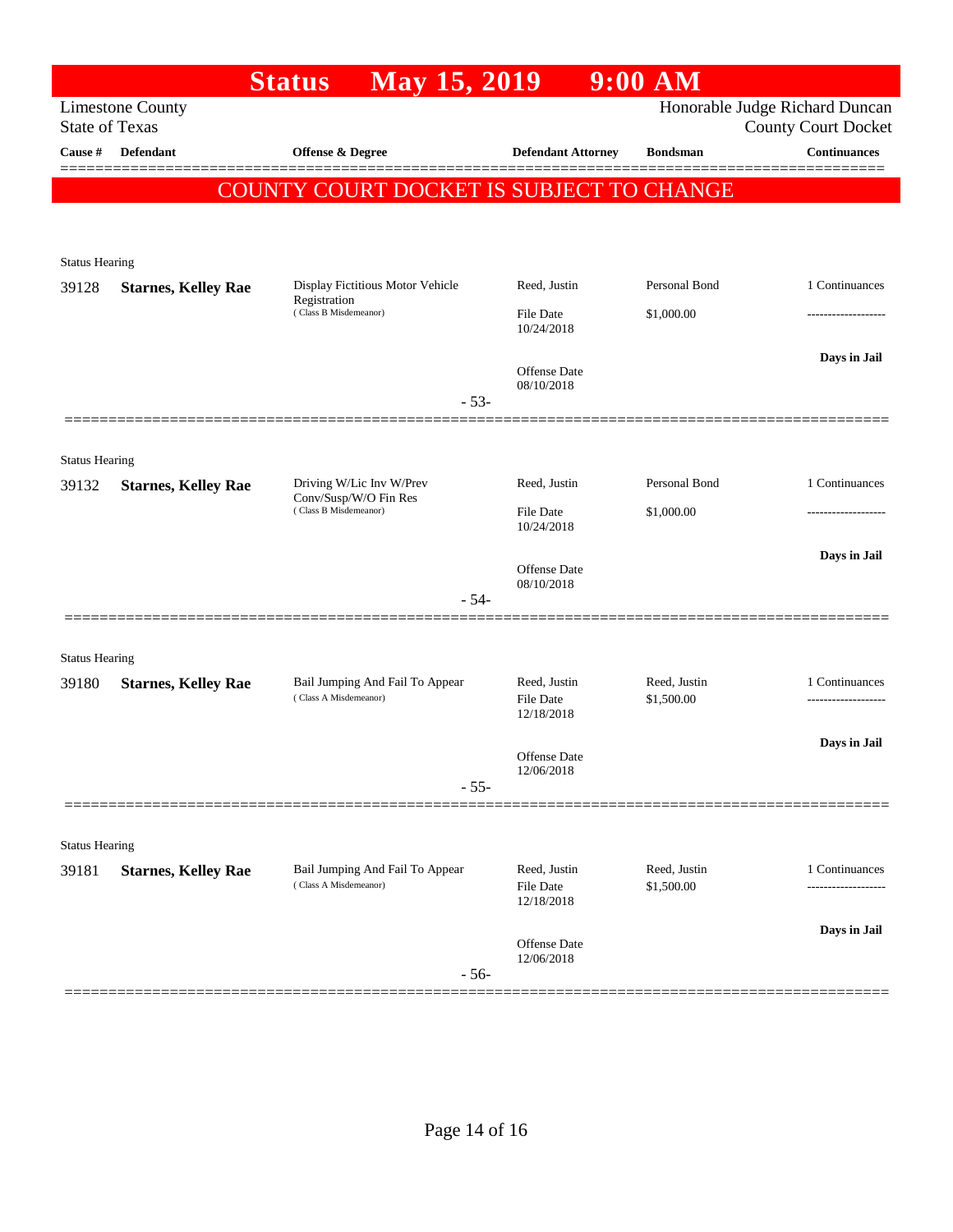|                                                                                                                  |                             | <b>May 15, 2019</b><br><b>Status</b>                     |        |                                         | $9:00$ AM                  |                     |  |  |
|------------------------------------------------------------------------------------------------------------------|-----------------------------|----------------------------------------------------------|--------|-----------------------------------------|----------------------------|---------------------|--|--|
| Honorable Judge Richard Duncan<br><b>Limestone County</b><br><b>State of Texas</b><br><b>County Court Docket</b> |                             |                                                          |        |                                         |                            |                     |  |  |
| Cause #                                                                                                          | Defendant                   | Offense & Degree                                         |        | <b>Defendant Attorney</b>               | <b>Bondsman</b>            | <b>Continuances</b> |  |  |
| COUNTY COURT DOCKET IS SUBJECT TO CHANGE                                                                         |                             |                                                          |        |                                         |                            |                     |  |  |
|                                                                                                                  |                             |                                                          |        |                                         |                            |                     |  |  |
| <b>Status Hearing</b>                                                                                            |                             |                                                          |        |                                         |                            |                     |  |  |
| 39278                                                                                                            | <b>Sterling, Jason Lee</b>  | Driving W/Lic Inv W/Prev                                 |        | Reed, Justin                            | Reed, Justin               | 1 Continuances      |  |  |
|                                                                                                                  |                             | Conv/Susp/W/O Fin Res<br>(Class B Misdemeanor)           |        | <b>File Date</b><br>03/05/2019          | \$2,000.00                 |                     |  |  |
|                                                                                                                  |                             |                                                          |        | <b>Offense</b> Date                     |                            | 46 Days in Jail     |  |  |
|                                                                                                                  |                             |                                                          | $-57-$ | 12/17/2018                              |                            |                     |  |  |
|                                                                                                                  |                             |                                                          |        |                                         |                            |                     |  |  |
| <b>Status Hearing</b>                                                                                            |                             |                                                          |        |                                         |                            |                     |  |  |
| 39186                                                                                                            | <b>Taylor, Tony Bernard</b> | Theft Prop <\$100 W/Prev Convic<br>(Class B Misdemeanor) |        | Reed, Benjie<br><b>File Date</b>        | Reed, Benjie<br>\$1,000.00 | 3 Continuances      |  |  |
|                                                                                                                  |                             |                                                          |        | 12/28/2018                              |                            | Days in Jail        |  |  |
|                                                                                                                  |                             |                                                          |        | Offense Date<br>09/25/2018              |                            |                     |  |  |
|                                                                                                                  |                             |                                                          | $-58-$ |                                         |                            |                     |  |  |
|                                                                                                                  |                             |                                                          |        |                                         |                            |                     |  |  |
| <b>Status Hearing</b><br>39187                                                                                   | <b>Taylor, Tony Bernard</b> | <b>Criminal Trespass</b><br>(Class B Misdemeanor)        |        | Reed, Benjie                            | Reed, Benjie               | 3 Continuances      |  |  |
|                                                                                                                  |                             |                                                          |        | <b>File Date</b><br>12/28/2018          | \$1,000.00                 |                     |  |  |
|                                                                                                                  |                             |                                                          |        | Offense Date                            |                            | Days in Jail        |  |  |
|                                                                                                                  |                             |                                                          | $-59-$ | 09/25/2018                              |                            |                     |  |  |
|                                                                                                                  |                             |                                                          |        |                                         |                            |                     |  |  |
| <b>Status Hearing</b>                                                                                            |                             |                                                          |        |                                         |                            |                     |  |  |
| 39188                                                                                                            | <b>Taylor, Tony Bernard</b> | Criminal Trespass<br>(Class B Misdemeanor)               |        | Reed, Benjie<br>File Date<br>12/28/2018 | Reed, Benjie<br>\$1,000.00 | 3 Continuances<br>  |  |  |
|                                                                                                                  |                             |                                                          |        |                                         |                            | Days in Jail        |  |  |
|                                                                                                                  |                             |                                                          | $-60-$ | Offense Date<br>10/11/2018              |                            |                     |  |  |